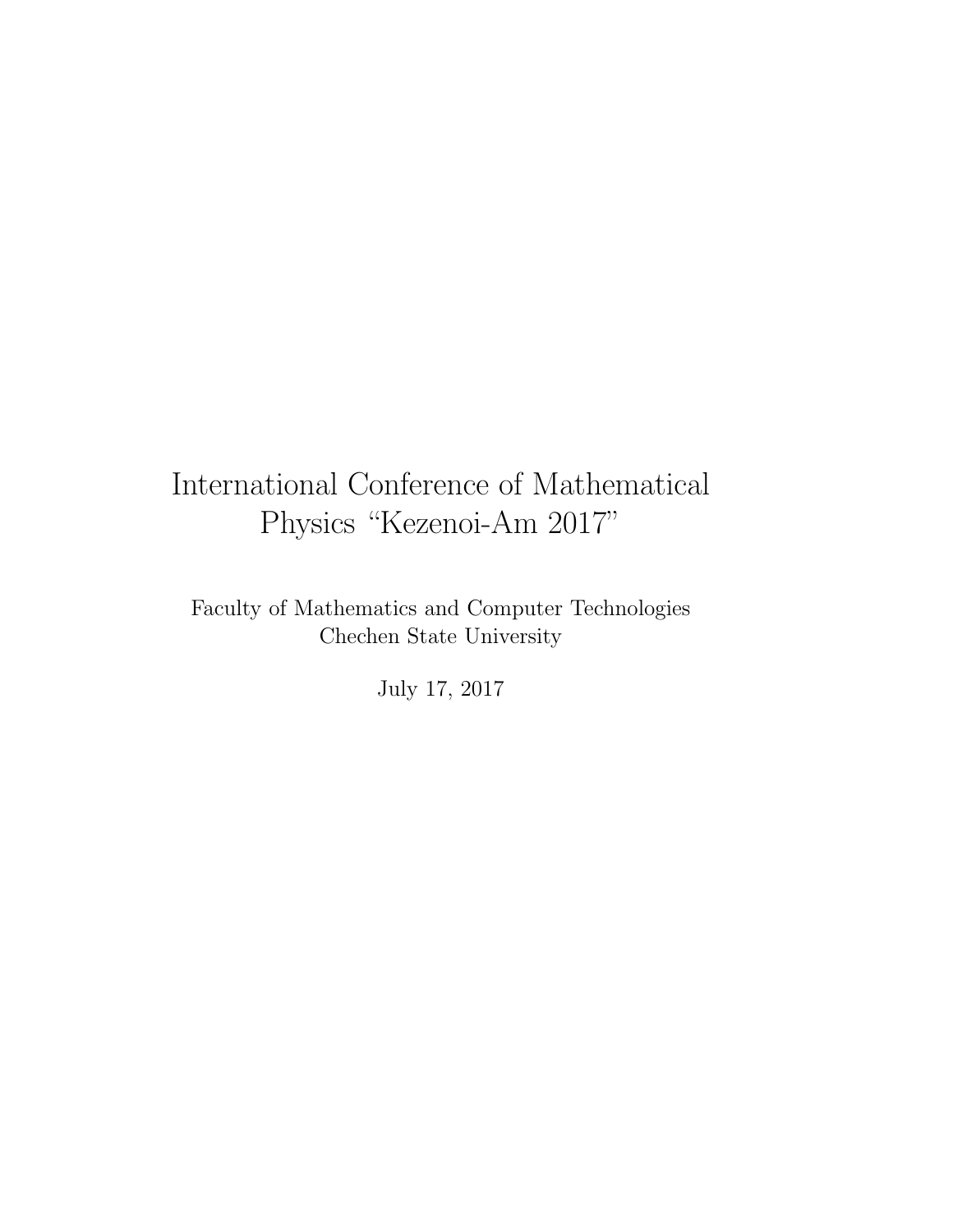## **Welcome Address**

Welcome to the International Conference of Mathematical Physics "Kezenoi-Am 2017"! This a preliminary version of the conference abstracts book.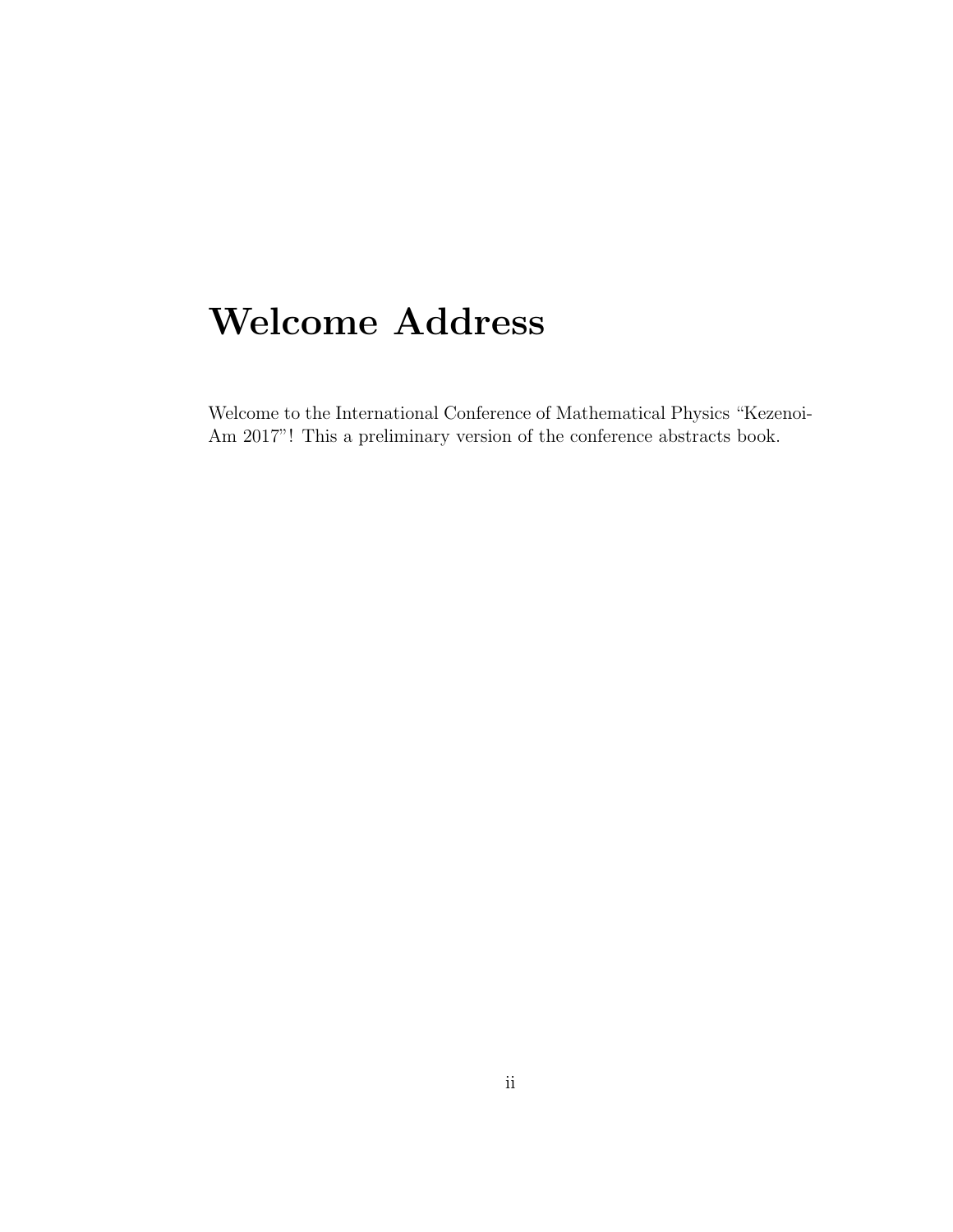### **Abstracts**

### **Zeros of polynomials and solvable nonlinear evolution equations**

Francesco Calogero

#### Physics Department, University of Rome "La Sapienza" and Istituto Nazionale di Fisica Nucleare, Sezione di Roma 1, Rome, Italy

There exist convenient explicit formulas expressing the time-derivative (of any order *k*) of each of the *N* zeros of a (monic) time-dependent polynomial of degree *N* in terms of: (i) the time-derivatives of the same order *k* of the *N* coefficients of that polynomial; and (ii) the *N* zeros of that polynomial and their time-derivatives of order less than *k*. This allows the identification of many *new* dynamical systems—*solvable/integrable* by *algebraic* operations—including *N*-body problems characterized by Newtonian ("accelerations equal forces") equations of motion describing *N*, nonlinearly interacting, point-particles moving in the *complex* plane, or equivalently in the *real* Cartesian plane. The same approach can also be used to identify new solvable systems of nonlinear PDEs; as well as a new differential algorithm to compute all the zeros of generic polynomials of arbitrary degree *N*. This approach moreover yields infinite hierarchies of all these solvable nonlinear evolution equations, via the introduction of the notion—of mathematical interest in its own right—of generations of monic polynomials, all of the same arbitrary degree *N*, with the *N* coefficients of the polynomials of the next generation coinciding with every one of the *N*! permutations of the *N* zeros of each polynomial of the current generation. In this talk I will describe these recent developments, which have been reported in several papers published in the last 1-2 years—some authored by myself alone and some co-authored with **Oksana Bihun**, with **Mario Bruschi** or with **François Leyvraz**—and which are reviewed in a 170-page book I just completed [18] (see Bibliography below).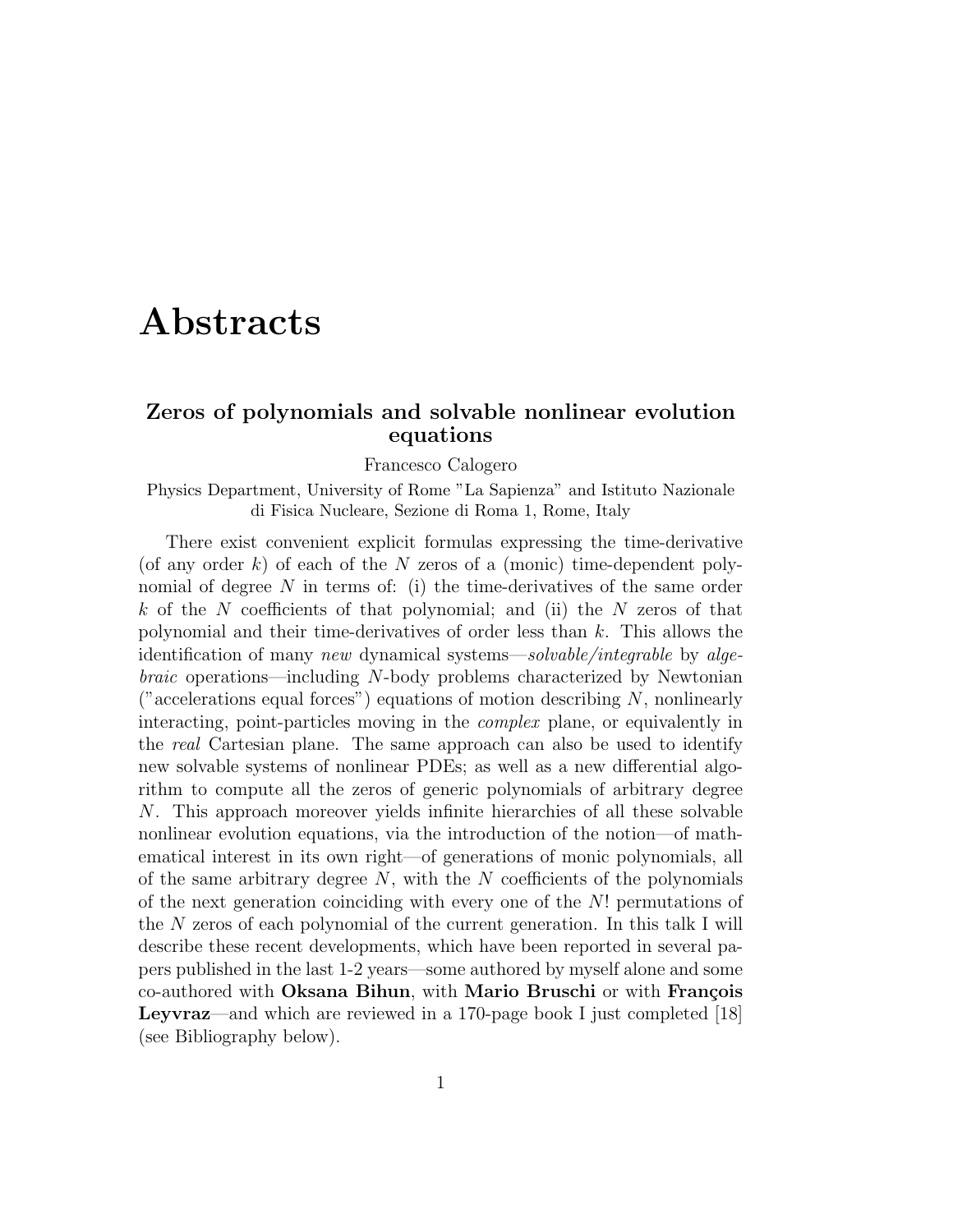- [1] F. Calogero, New solvable variants of the goldfish many-body problem, Studies Appl. Math. **137** (1), 123-139 (2016); DOI: 10.1111/sapm.12096.
- [2] O. Bihun and F. Calogero, A new solvable many-body problem of goldfish type, J. Nonlinear Math. Phys. **23**, 28-46 (2016).
- [3] O. Bihun and F. Calogero, Novel solvable many-body problems, J. Nonlinear Math. Phys. **23**, 190-212 (2016).
- [4] O. Bihun and F. Calogero, Generations of monic polynomials such that the coefficients of the polynomials of the next generation coincide with the zeros of polynomial of the current generation, and new solvable many-body problems, Lett. Math. Phys. **106** (7), 1011-1031 (2016).
- [5] F. Calogero, A solvable N-body problem of goldfish type featuring N2 arbitrary coupling constants, J. Nonlinear Math. Phys. **23**, 300-305 (2016).
- [6] F. Calogero, Three new classes of solvable N-body problems of goldfish type with many arbitrary coupling constants, Symmetry **8**, 53 (2016).
- [7] M. Bruschi and F. Calogero, A convenient expression of the timederivative  $z_n^{(k)}(t)$ , of arbitrary order *k* of the zero  $z_n(t)$  of a timedependent polynomial  $p_N(z;t)$  of arbitrary degree N in z, and solvable dynamical systems, J. Nonlinear Math. Phys. **23**, 474-485 (2016).
- [8] F. Calogero, Novel isochronous *N*-body problems featuring *N* arbitrary rational coupling constants, J. Math. Phys. **57**, 072901 (2016); http://dx.doi.org/10.1063/1.4954851.
- [9] F. Calogero, Yet another class of new solvable *N*-body problems of goldfish type, Qualit. Theory Dyn. Syst. (printed online: 2016.10.04)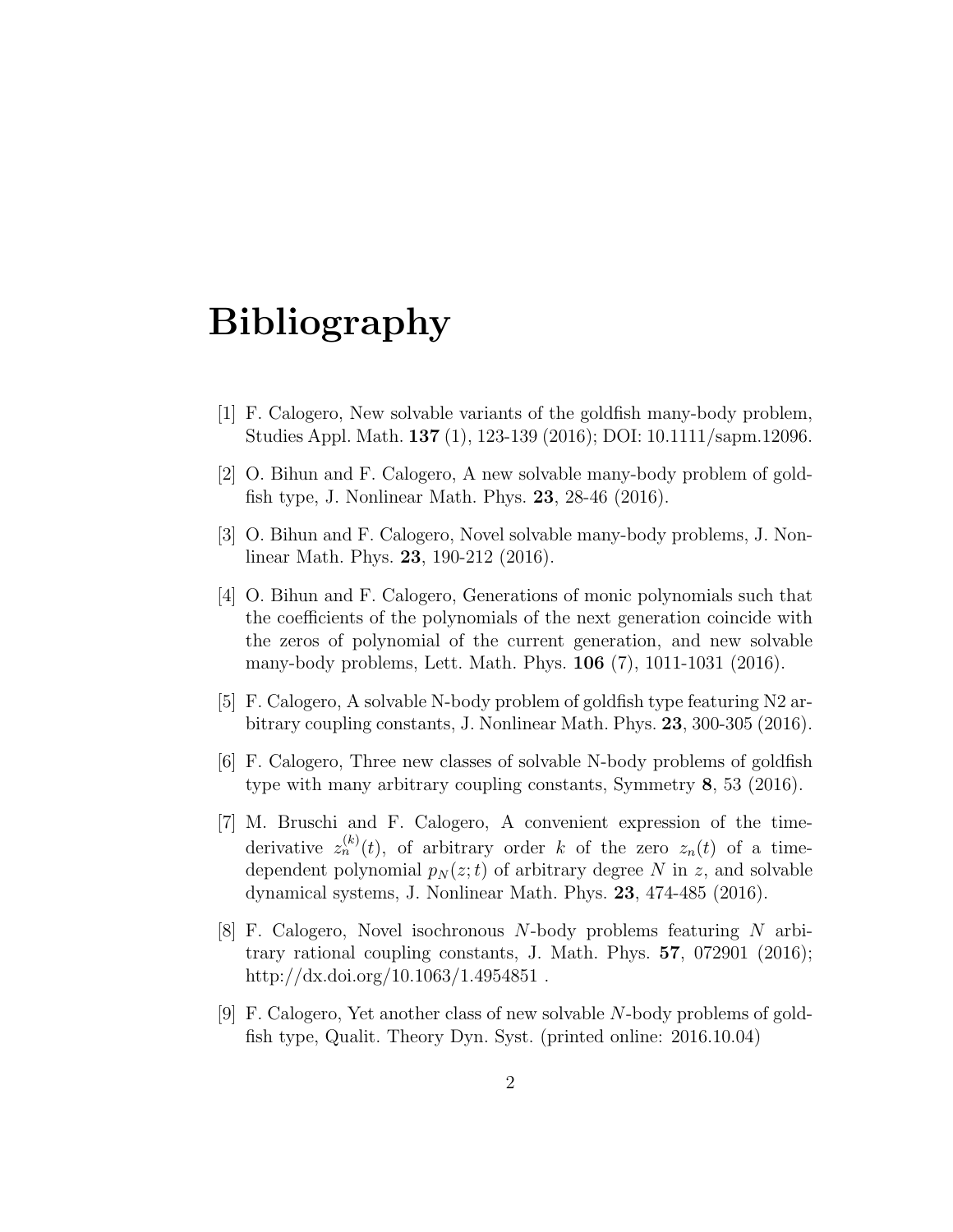- [10] F. Calogero, New solvable dynamical systems, J. Nonlinear Math. Phys. **23**, 486-493 (2016).
- [11] F. Calogero, Integrable Hamiltonian N-body problems in the plane featuring N arbitrary functions, J. Nonlinear Math. Phys. **24**(1), 1-6 (2017).
- [12] F. Calogero, New C-integrable and S-integrable systems of nonlinear partial differential equation, J. Nonlinear Math. Phys. **24**(1), 142-148 (2017).
- [13] F. Calogero, Nonlinear differential algorithm to compute all the zeros of a generic polynomial, J. Math. Phys. **57**, 083508 (4 pages) (2016); http://dx.doi.org/10.1063/1.4960821). arXiv:1607.05081v1 [math.CA].
- [14] F. Calogero, Comment on Nonlinear differential algorithm to compute all the zeros of a generic polynomial [J. Math. Phys. 57, 083508 (2016)], J. Math. Phys. **57**, 104101 (4 pages) (2016).
- [15] O. Bihun and F. Calogero, Generations of solvable discrete-time dynamical systems, J. Math. Phys. **58**, 052701 (21 pages) (2017); doi: 10.1063/1.4982959.
- [16] F. Calogero and F. Leyvraz, The peculiar (monic) polynomials the zeros of which equal their coefficients, J. Nonlinear Math. Phys. (submitted to, 2017.05.20).
- [17] F. Calogero, Novel differential algorithm to evaluate *all* the zeros of any *generic* polynomial, J. Nonlinear Math. Phys. (submitted to, 26.06.2017).
- [18] F. Calogero, *Zeros of polynomials and solvable nonlinear evolution equations*, (160-page book, to be published).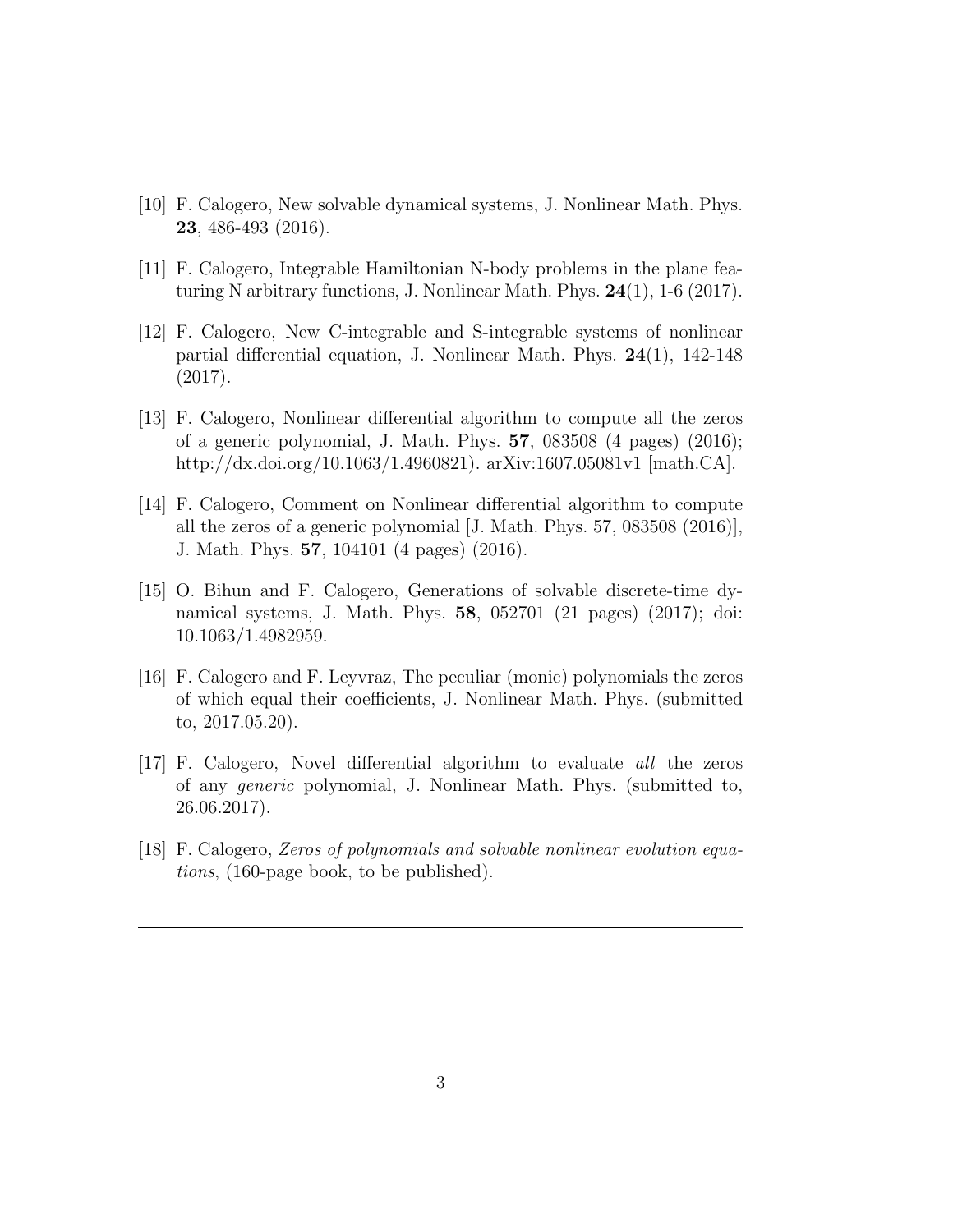### **Decorated character varieties and monodromy data** surfaces associated with Painlevé confluented **equations**

#### Vladimir Rubtsov

LAREMA, Angers, France and ITEP, Moscow, Russia

We discuss a definition of decorated character varieties, related to representations of fundamental grouppoids constructed for affine cubic surfaces which are playing the role of monodromy data and are compatible with the pole coalescence procedure. We construct Poisson algebra structures on these surfaces and discuss various "quantisation" procedures for the algebras.

**Acknowledgements: My talk is based on joint works (partly, in progress) with Marta Mazzocco (arXiv:1511.03851) and Leonid Chekhov (arXiv:1705.01447).**

#### **Cayley-Hamilton Identity and Drinfeld-Sokolov reduction in quantum algebras**

Dmitry Gurevich Valenciennes University, France

I plan to exhibit different forms of the CH identity in some quantum algebras. In particular, I'll consider the so-called braided Yangians recently introduced by myself (jointly with Saponov). A quantum counterpart of the Drinfeld-Sokolov reduction based on the CH identity will be discussed as well.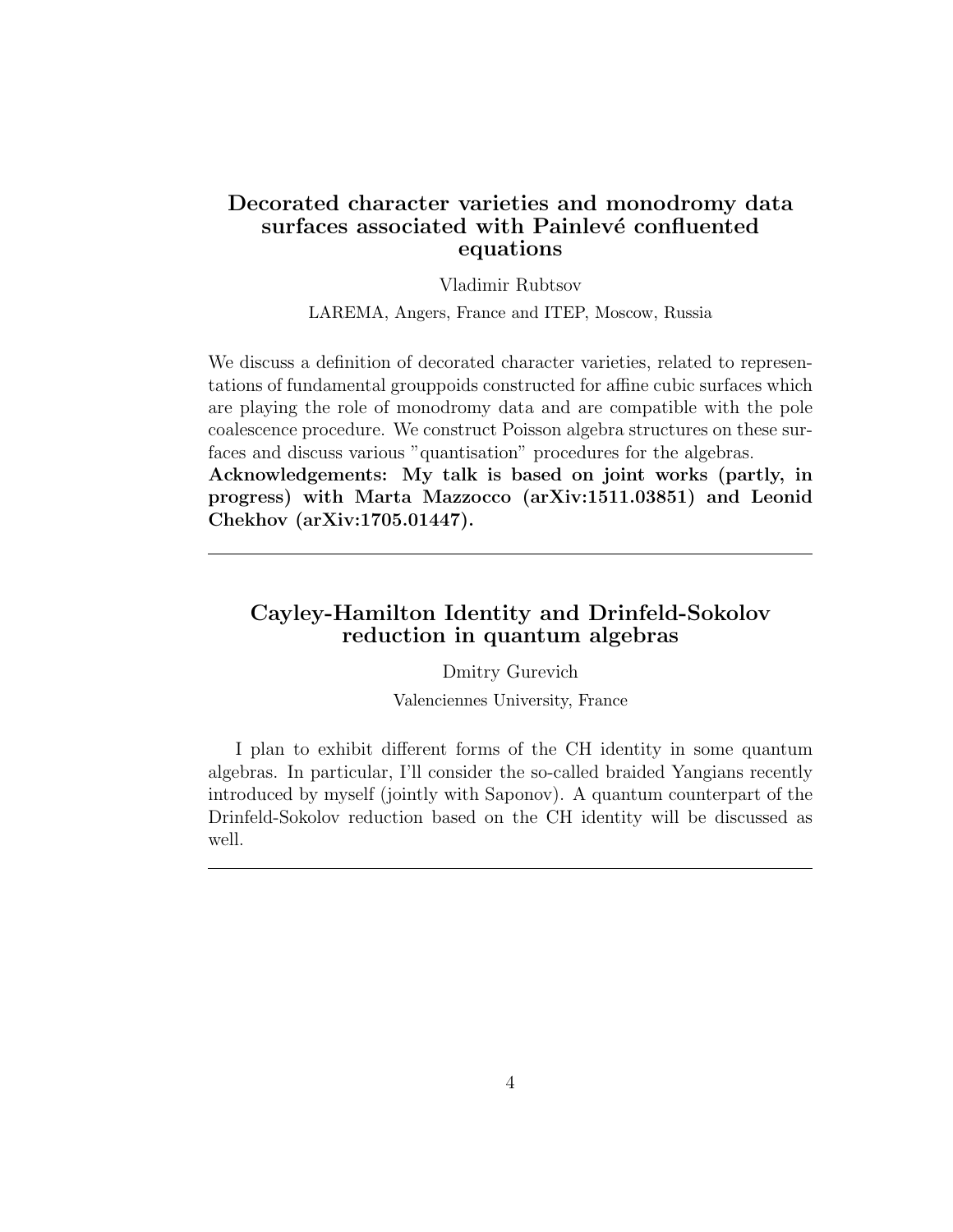#### **The three-dimensional structure in magnets**

Alexander B. Borisov, Philip N. Rybakov

M.N. Mikheev Institute of metal physics of the Ural Branch of the Russian Academy of Sciences, 18 S. Kovalevskaya Street, Yekaterinburg, 620990, Russia

The report discusses the analytical and numerical methods for calculating new structures in magnetic materials. Spatial structures in the singleexchange approximation multisublattice antiferromagnetic described Lagrangian density:

$$
L = \frac{1}{2} \operatorname{Sp} \left[ \frac{\partial G^{-1}}{\partial x_{\mu}} \frac{\partial G}{\partial x^{\mu}} \right],\tag{1}
$$

which depends on the coordinates of the matrix G is an element of group  $SU(2)$ . We use three substitutions which reduced system of equations for (1) to the new system with a simple geometrical interpretation, and we use differential-geometric integration method . The first of these systems is trigonal system for harmonic conversion coordinate. Now derivatives new fields are defined as variables related to the tensor components of the metric induced by such transformation. Then the required equation can be rewritten in terms of the metric tensor components. Since the independent variables were first Euclidean, then the curvature tensor introduced metric is zero. As a result, we get a self-consistent system of equations for determining the components of the metric tensor. When this equation is zero curvature main equation, and the required system of equations it reductions. Their solution allows further the formulas of classical geometry to find a solution to the desired differential equation in the form of implicit functions. Such a differential-geometric approach offers a broad class of three-dimensional structures, the preparation of which other methods are extremely difficult. As a result we find many spatial textures comprising vortices solitons spatial sources antiferromagnetic "target", spiral vortices and their dipole configuration antiferromagnetic "target", spiral vortices and their dipole configuration, and the structure with a degree of mapping is equal to unity, similar in some of its properties with topological solitons.

Developed new methods and numerical algorithms based on massive parallel computing technology NVIDIA CUDA search of stable and metastable states allowed to find a new type of thermodynamically stable magnetic states in chiral magnets. Such structures are solitons micromagnetic equations localized in three dimensions of the sample near the free boundary. The stability of the new particle-state due to substantial energy barrier created by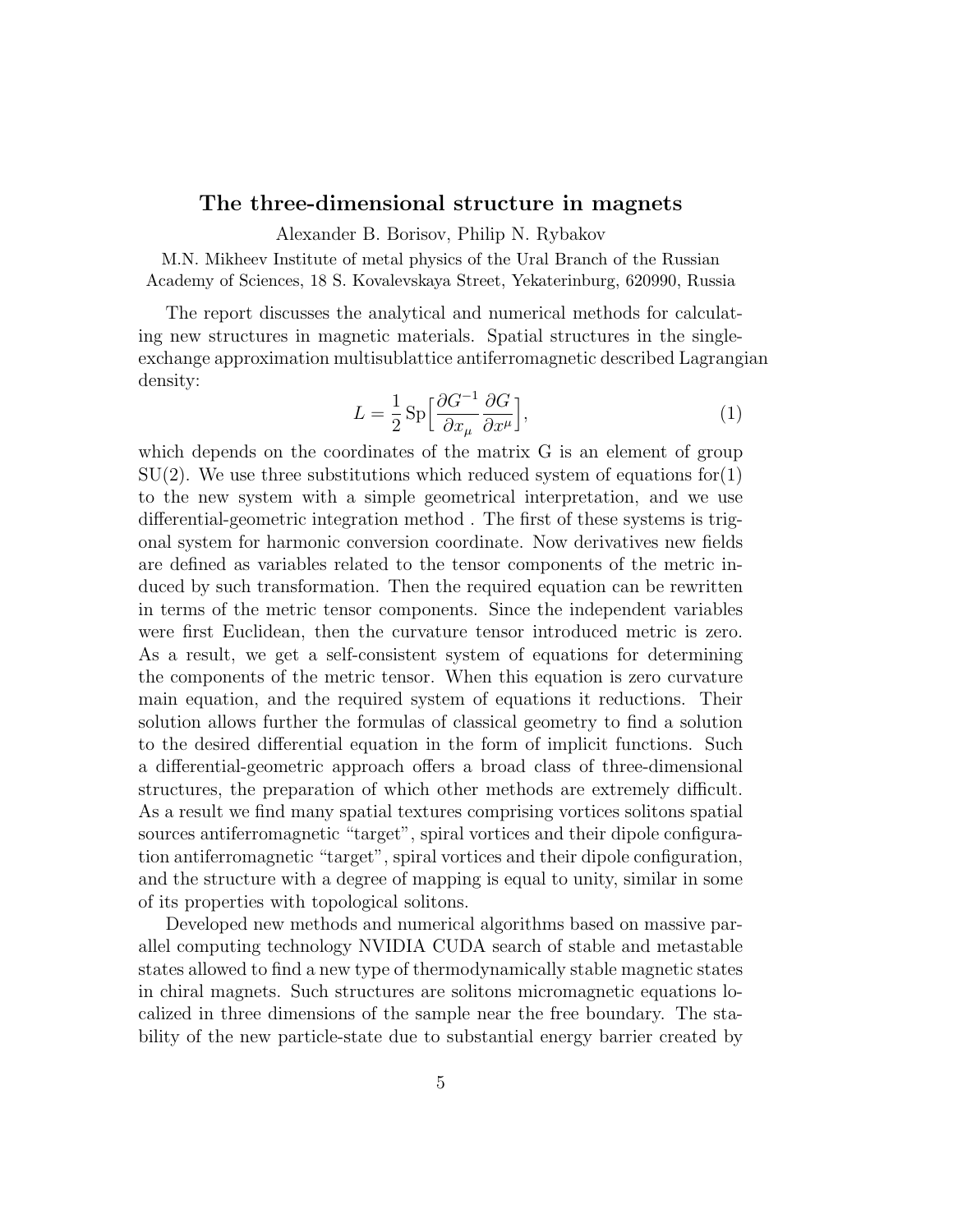

Figure 1: The structure of the magnetization vector of the vortex tube, i.e. chiral skyrmion, and the new stable state in the film of the helical magnet.

chiral twisting surface magnetization vector. This barrier keeps Bloch point near the free surface of the sample at a certain optimal depth P (Fig. 1). Because of the leading role of chirality for the emergence of such a state and location close to the surface, like the fishing float on the water surface, for this object, we have introduced the notation chiral float.

**Acknowledgements: This research was carried within the state assignment of FASO of Russia (subject "Quant", No. 01201463332).**

### 3**-d integrable statistical models and invariants in low dimensional topology**

Dmitry V. Talalaev

Lomonosov Moscow State University, Department of Mechanics and Mathematics, Leninskie gory, 1, Moscow, 119992, Russia

The talk is focused on some particular family of statistical models on 6-valent graphs and their relations with the theory of invariants of 2-knots, i.e. the isotopy classes of  $S^2$  embeddings in  $\mathbb{R}^4$ , and integrable 3-d models of statistical physics on regular latices. In both cases the integrability properties are provided by the higher homotopic algebraic structure related with the Zamolodchikov tetrahedron equation.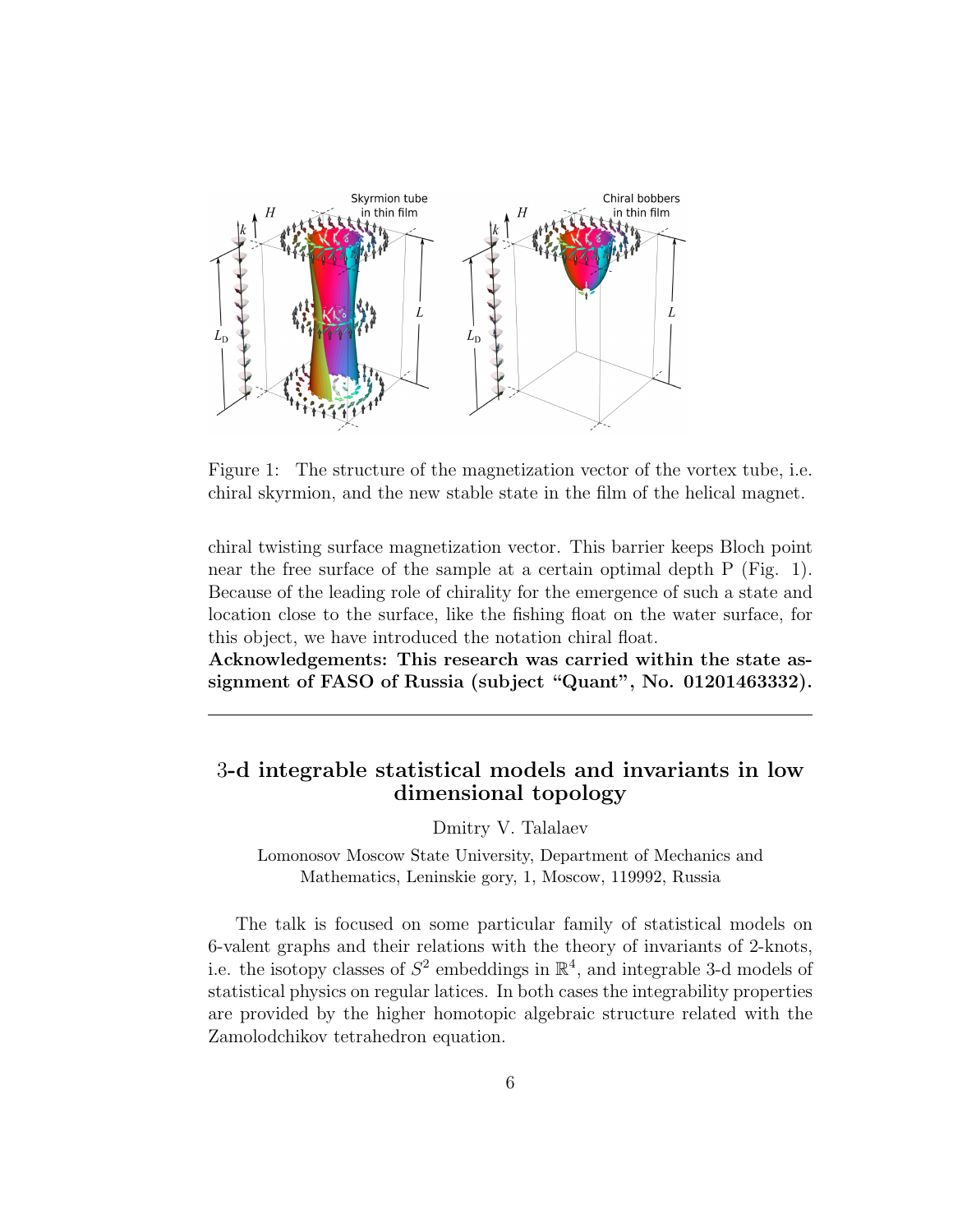I will briefly recall some facts related with the problem of constructing invariants of 2-knots. This issue is principally due to the work of Carter, J.S., Jelsovsky, D., Langford, L., Kamada, S., Saito, M., and is based on quandle cohomology. In our works (with G.I. Sharygin and I.G. Korepanov) we extend in some sense their approach using the algebraic structure underlying the tetrahedral equation. The role of the tetrahedral cohomology will be especially emphasized.

Another interesting aspect of this construction is the integrability of the considered statistical model when restricted to the regular periodic 3 dimensional lattice. I will comment on the relation of the subject with the famous Maillet result in 2-d lattices.

**Acknowledgements: This work is partially supported by the Russian Science Foundation under the grant 17-01-00366 and by the Simons foundation**

### **The Integrable Case of Adler – van Moerbeke. Spectral Curve, Discriminant Set and Bifurcation Diagram**

#### Sergei V. Sokolov

Moscow Institute of Physics and Technology, Department of Theoretical Mechanics, 9 Institutskiy per., Dolgoprudny, Moscow Region 141701, and Blagonravov Institute for Machines Science Russian Academy of Science, 4 Maly Kharitonyevsky per., Moscow 101990, Russia

In 1986 Adler and van Moerbeke discovered the general case of integrability on the Lie algebra *so*(4). An explicit form of the additional integral was presented in the original paper [1]. Later Reyman and Semenov-Tian-Shansky [2], with the help of a special algebra  $\mathfrak{g}_2$ , gave the Lax representation  $L(\lambda) = |L(\lambda), A(\lambda)|$ . Other additional integrals different from that in [1] were presented by Bolsinov and Borisov [3] and V. Sokolov [4].

From the mechanical point of view the case of Adler – van Moerbeke can be reduced to the system governed by the Euler equations

$$
\dot{M} = M \times \frac{\partial H}{\partial M}, \quad \dot{S} = S \times \frac{\partial H}{\partial S}
$$
(1)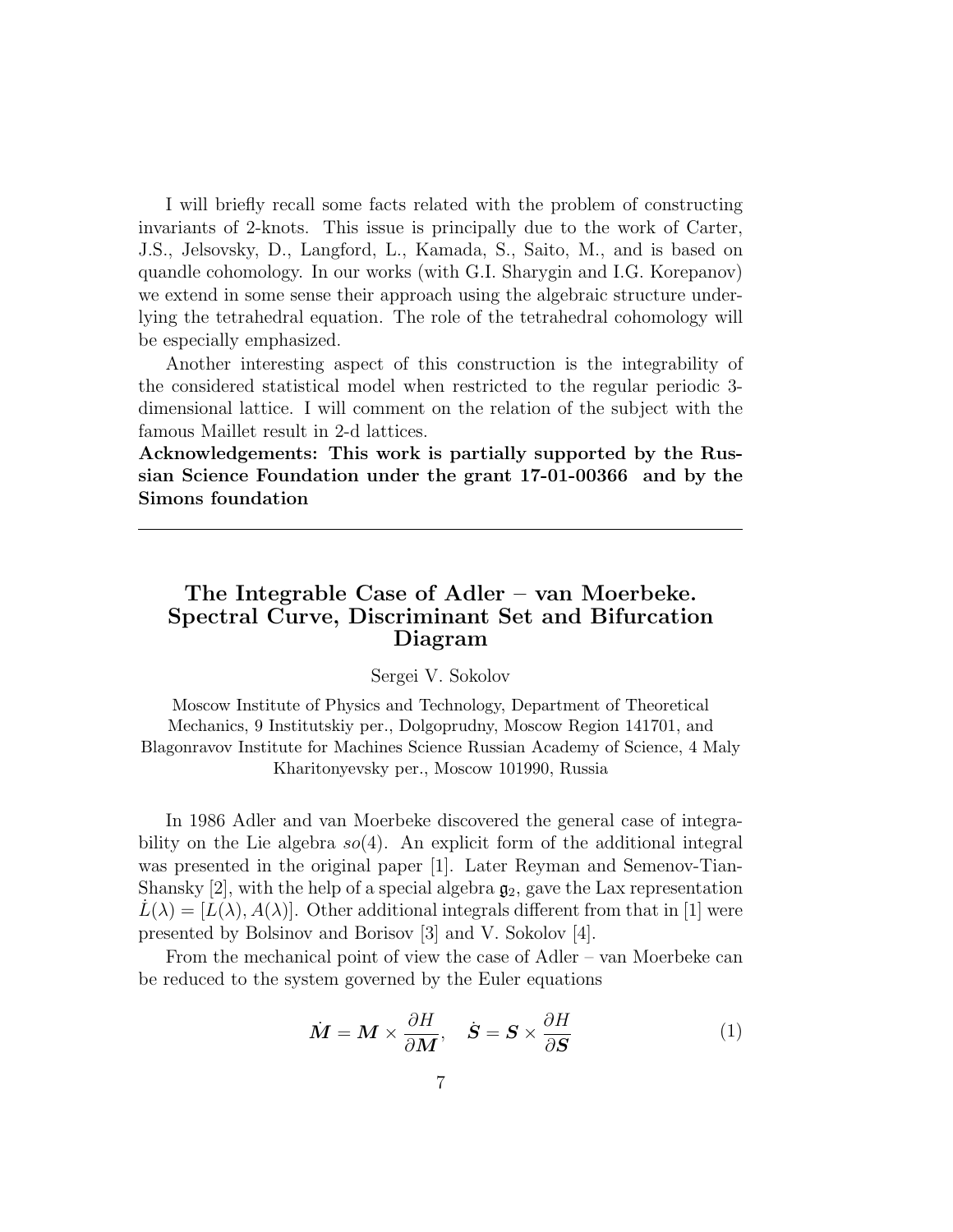which describe the motion of a rigid body with an ellipsoidal cavity filled by a perfect incompressible vortical fluid around a fixed point. Here the 3 dimensional vector  $\boldsymbol{M}$  denotes the angular momentum of the 'body+fluid' system and the components of *S* are proportional to the fluid's vorticity.

The Hamiltonian  $H$  is the kinetic energy of the 'body+fluid' system expressed in terms of (*M,S*)

$$
H = (M, AM) + 2(M, BS) + (S, CS).
$$

Here  $A, B$  and  $C$  are diagonal  $3 \times 3$  matrices which read

$$
A = \text{diag} \left[ \alpha_2^2 \alpha_3^2, \alpha_1^2 \alpha_3^2, \alpha_1^2 \alpha_2^2 \right];
$$
  
\n
$$
B = \text{diag} \left[ (\alpha_1 - \alpha_2)(\alpha_3 - \alpha_1)\alpha_2 \alpha_3, (\alpha_2 - \alpha_1)(\alpha_3 - \alpha_2)\alpha_1 \alpha_3, (\alpha_3 - \alpha_1)(\alpha_2 - \alpha_3)\alpha_1 \alpha_2 \right];
$$
  
\n
$$
C = \text{diag} \left[ \alpha_2 \alpha_3(\alpha_2 \alpha_3 - 4\alpha_1^2), \alpha_1 \alpha_3(\alpha_1 \alpha_3 - 4\alpha_2^2), \alpha_1 \alpha_2(\alpha_1 \alpha_2 - 4\alpha_3^2) \right].
$$

Besides the energy integral *H*, the equations (1) always have the geometric integrals

$$
F_1 = (\boldsymbol{M}, \boldsymbol{M}), \qquad F_2 = (\boldsymbol{S}, \boldsymbol{S}),
$$

which are the Casimir functions with respect to the Lie-Poisson bracket

$$
\{M_i, M_j\} = \varepsilon_{ijk} M_k, \quad \{M_i, S_j\} = 0, \quad \{S_i, S_j\} = \frac{1}{3} \varepsilon_{ijk} S_k.
$$

On the common level

$$
\mathcal{P}_{a,b} = \{F_1 = a^2, F_2 = b^2\} \cong S^2 \times S^2
$$

the induced Lie-Poisson bracket is non-degenerate and the system (1) restricted to this level gives an integrable Hamiltonian system with two degrees of freedom and with an additional integral *K* of the form

$$
K = 3 \sum_{i,j} \alpha_i (\alpha_j - \alpha_i) M_j S_j S_i^2 + \sum_i (\alpha_i - \alpha_j) (\alpha_i - \alpha_k) M_i S_i^3 -
$$

$$
-(\mathbf{M}, \mathbf{M}) \sum_i [\alpha_j \alpha_k M_i S_i + 2(\alpha_j^2 + \alpha_k^2) S_i^2].
$$

If  $\alpha_1 + \alpha_2 + \alpha_3 = 0$ , then the integral *K* is in involution with Hamiltonian *H*.

It is well known that the invariants of the matrix  $Tr L(\lambda)^k$  are first integrals. This integrals generate a momentum map *F*. At present we do not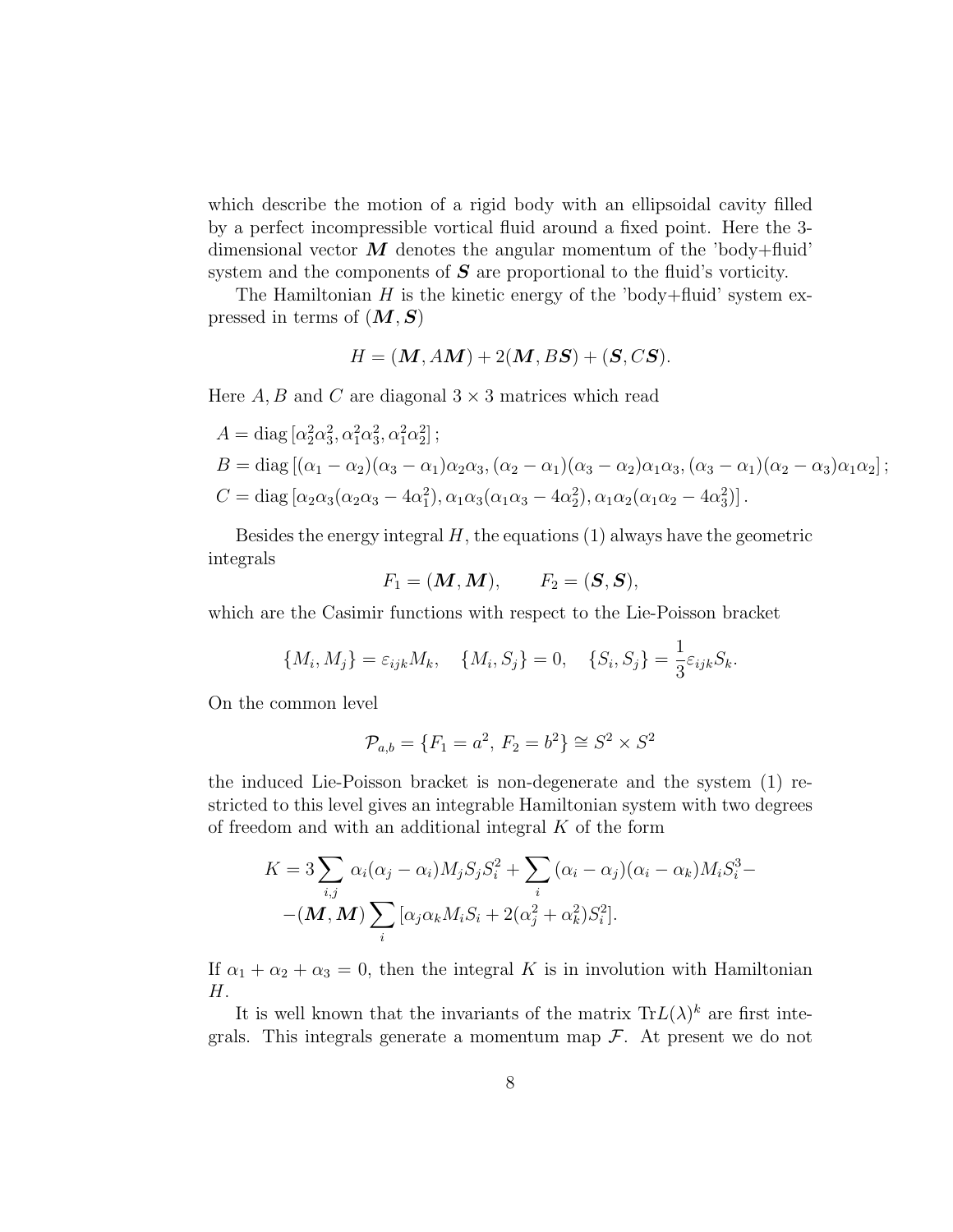have a general theorem that links the structure of the bifurcation diagram (the image of the critical points of the momentum map) to the discriminant set of the algebraic curve  $\Gamma(\lambda, \mu) = \det(L(\lambda) - \mu I)$ . However as we can see from the study of specific mechanical systems [5], [6] such a link exists and it can be used as a hypothesis for the derivation of the equations of bifurcation diagram (with a subsequent proof of sufficiency).

Here, for the Adler – van Moerbeke case, we explicitly present the spectral curve  $\Gamma(\lambda,\mu)$ . This enables us upon the inspection of the curves singularities to find the bifurcation diagram of the momentum map *F*. Here we also discuss the phase topology of that Hamiltonian system. In particular we find the bifurcation diagram of the momentum map and explore bifurcations of the Liouville tori. Examples of the bifurcation diagram singularities of rank 0 and some other details is presented in [7].

present the spectral curve  $\Gamma(\lambda,\mu)$ . This enables us upon the inspection of the curves singularities to find the bifurcation diagram of the momentum map *F*. Here we also discuss the phase topology of that Hamiltonian system. In particular we find the bifurcation diagram of the momentum map and explore bifurcations of the Liouville tori. Examples of the bifurcation diagram singularities of rank 0 and some other details is presented in [7].

**Acknowledgements: This work is partially supported by the grants of RFBR No. 16-01-00170, 16-01-00809**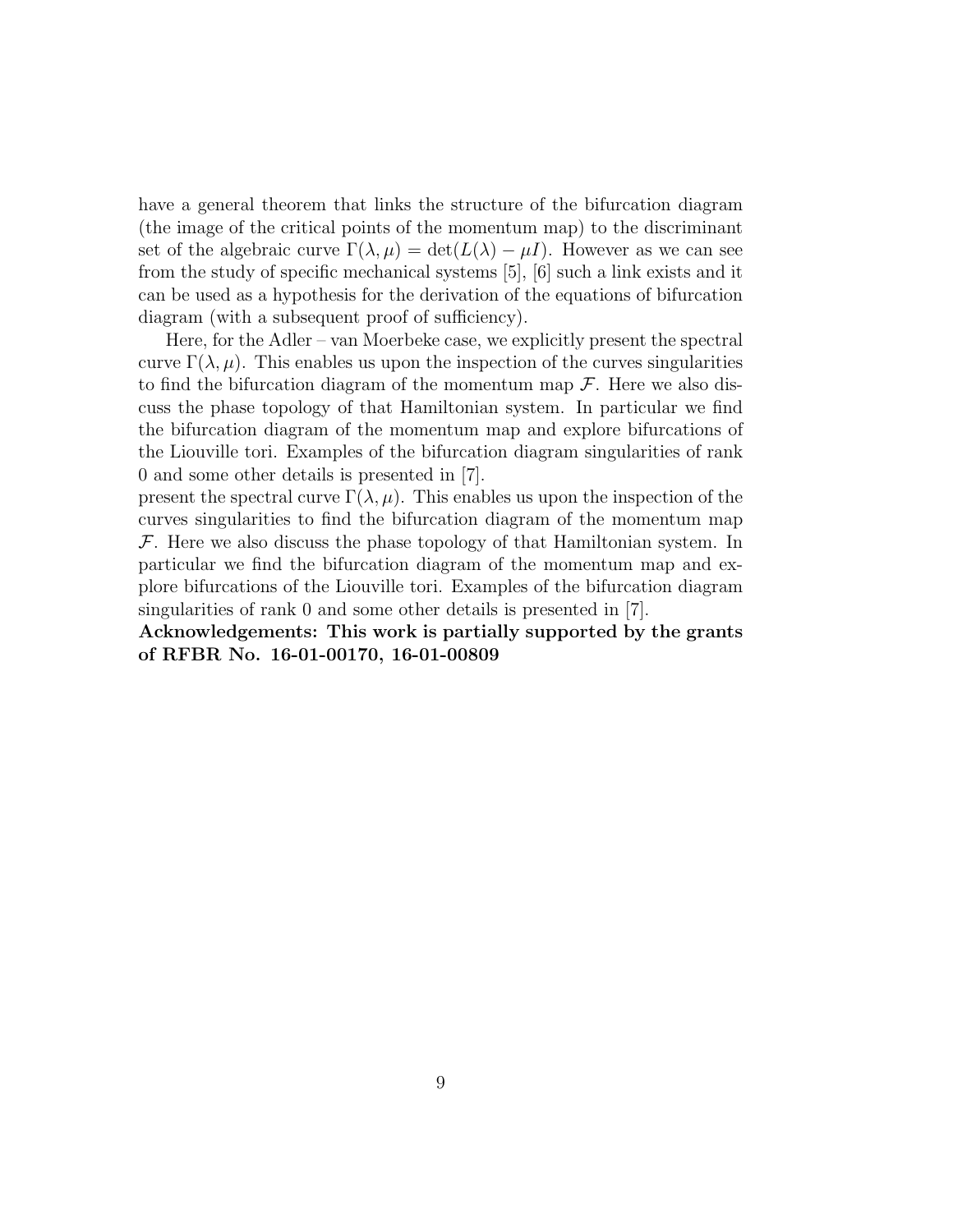- [1] Adler, M. and van Moerbeke, P. *A new geodesic flow on so*(4) // Prob., stat. mech. and numb. theory. Adv. in math. suppl. studies, 1986, vol. 9, pp. 81–96.
- [2] Reyman, A. G. and Semenov-Tian-Shansky, M. A. *A New Integrable Case of the Motion of the 4-Dimensional Rigid Body* // Commun. Math. Phys., 1986, vol. 105, no. 3, pp. 461–472.
- [3] Bolsinov, A. V. and Borisov, A. V. *Compatible Poisson Brackets on Lie Algebras* // Math. Notes, 2002, vol. 72, no. 1, pp. 10–30.
- [4] Borisov, A. V. and Mamaev, I. S. *Rigid body dynamics. Hamiltonian methods, integrability, chaos* MoscowIzhevsk: Institute of Computer Science, 2005, p. 576.
- [5] Ryabov, P. E. *Phase topology of one irreducible integrable problem in the dynamics of a rigid body* // Theoret. and Math. Phys., 2013, vol. 176, no. 2, pp. 1000–1015.
- [6] Ryabov, P. E. *New invariant relations for the generalized two-field gyrostat* // Journal of Geometry and Physics, 2015, vol. 87, pp. 415–421.
- [7] Ryabov, P. E., Oshemkov, A. A. and Sokolov, S. V. *The Integrable Case of Adler van Moerbeke. Discriminant Set and Bifurcation Diagram* // Regul. Chaotic Dyn., 2016, vol. 21, no. 5, pp. 581–592.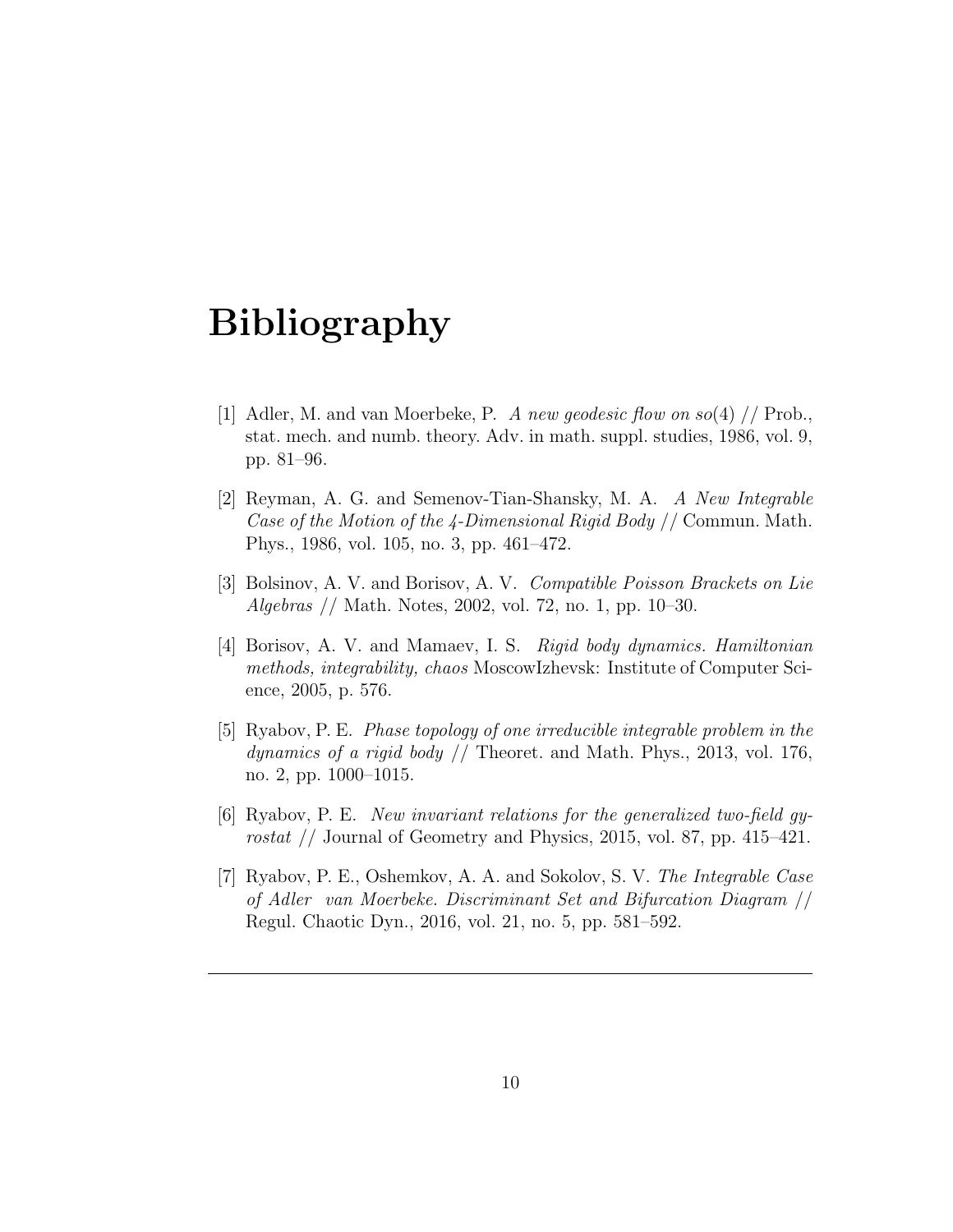#### **Vector Integrable Equations**

Anatoly Meshkov<sup>1</sup> and Vladimir Sokolov<sup>2</sup>

1 - Orel State University, Orel, Russia 2 - Landau Institute for Theoretical Physics, Russia

Our talk is devoted to differential equations with two independent variables in a vector space of arbitrary dimension. We consider both evolution and hyperbolic equations that have infinitely many higher conservation laws. A component-less version of the symmetry approach to integrability is described, some examples of integrable equations are presented and several classification results are formulated.

### **Public-key cryptography and integrable systems.**

Andrey Tsiganov

Saint-Petersburg State University, Department of Computational Physics, Saint-Petersburg, Russia

Algebraic geometry is one of the central subjects of mathematics and intersection theory is at the heart of algebraic geometry. It has many applications in classical mechanics, mathematical physics, complex analysis, homotopy theory, symplectic geometry, representation theory, Gromov-Witten theory, theory of virtual fundamental cycles, quantum intersection rings. In a different direction, there are many practical applications of the intersection theory in computer science, for instance in modern computer cryptography, computer graphics, computer vision, in mathematical and analytical software etc.

We use a language of intersection theory in order to apply some wellknown algorithms of computer science to construct new integrable bi-Hamiltonian systems. For instance, in 1987 Cantor was the first to give a concrete algorithm for performing computations in Picard groups of hyperelliptic curves. In hyperelliptic curve cryptography this algorithm yields coding/decoding operations, whereas in classical mechanics the same algorithm yields integrable discrete maps, Bäcklund transformations or integrable discretizations of continuous dynamical systems integrable by Abel quadratures on the underlying hyperelliptic curve.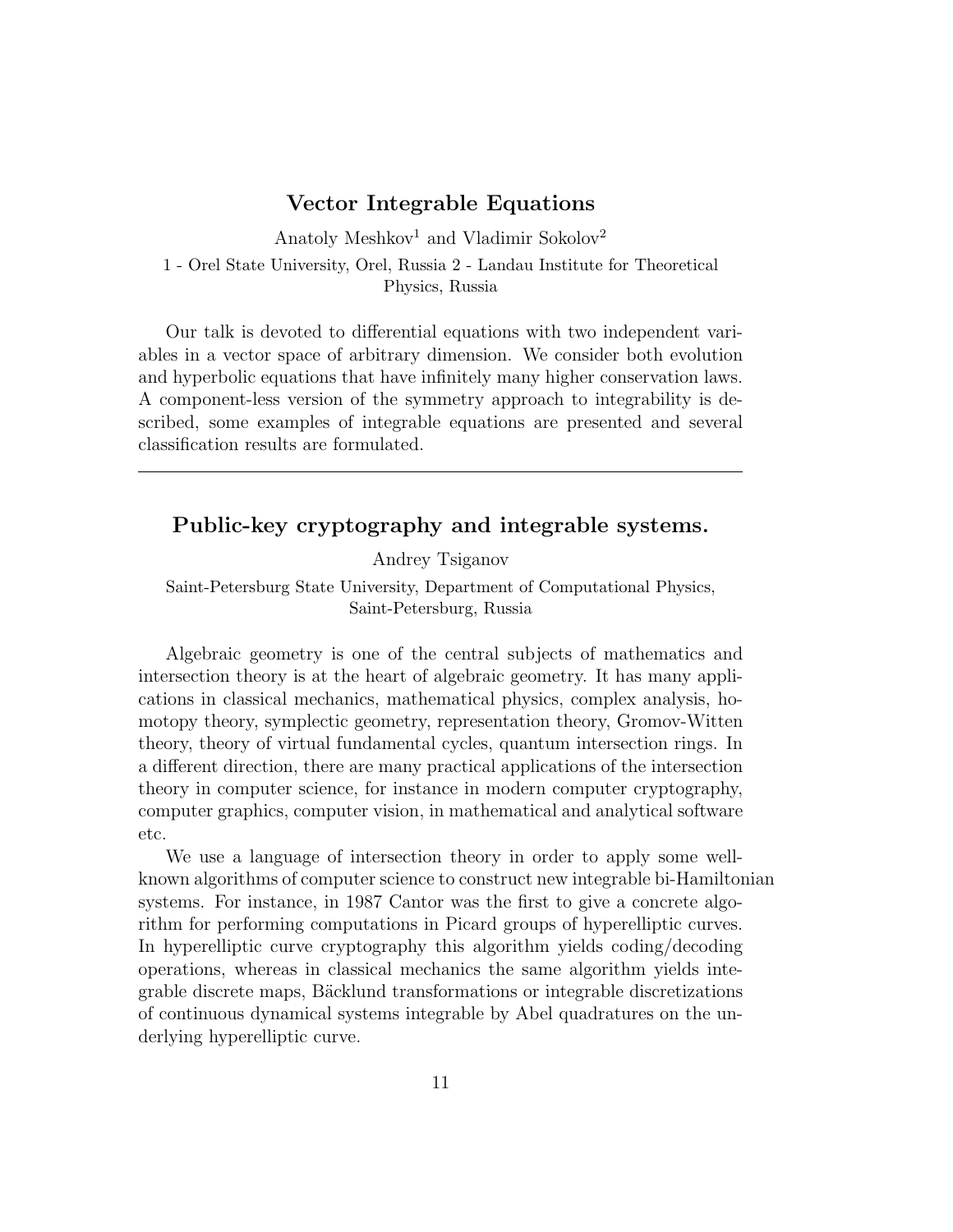When we implement a hyperelliptic curve cryptosystem in a real security system, we have to prepared for various cryptographic attacks. Some of these attacks are based on the symmetry of intersection of two irreducible smooth projective curves. We can also apply the corresponding algorithms to construct auto and hetero Bäcklund transformaions. As an example we show how to construct new bi-Hamiltonian systems with natural Hamilton function and integrals of motion of third, fourth and sixth order in momenta using some standard cryptographic protocols.

#### **An asymptotic method for homogenization for a generalized system of Beltrami operators**

Magomed M. Sirazhudinov

Dagestan Scientific Center of the Russian Academy of Sciences and Dagestan State University, Makhachkala, Russia

Let *Q* be a simply connected bounded domain with smooth boundary (*∂Q ∈*  $C<sup>2</sup>$ ). Consider the following Riemann-Hilbert problem:

$$
\begin{cases}\nA_{\varepsilon}u_{\varepsilon} \equiv \partial_{\overline{z}}u_{\varepsilon} + \mu^{\varepsilon} \partial_{z}u_{\varepsilon} + \nu^{\varepsilon} \partial_{\overline{z}}\overline{u}_{\varepsilon} = f \in L_{2}(Q), \\
u_{\varepsilon} \in W_{0}(Q) \equiv \left\{ u \in W_{2}^{1}(Q) \mid \text{Re}\, u \big|_{\partial Q} = 0, \int_{Q} \text{Im}\, u \, dx = 0 \right\},\n\end{cases}
$$
\n(2)

where  $0 < \varepsilon < 1$ ,  $\mu^{\varepsilon} = \mu(\varepsilon^{-1}x)$  and  $\nu^{\varepsilon} = \nu(\varepsilon^{-1}x)$ ;  $\mu(x) = \mu(x_1, x_2)$ ,  $\nu(x) =$  $\nu(x_1, x_2)$ ; here  $\mu(x) = \mu(x_1, x_2)$  and  $\nu(x) = \nu(x_1, x_2)$  are bounded measurable periodic complex-valued functions (with period T in each variable) satisfying the ellipticity condition:

$$
\operatorname*{vrai\,sup}_{x\in\mathbb{R}^2}(|\mu(x)|+|\nu(x)|)\leq k_0<1,
$$

and  $k_0 > 0$  is a positive constant. We treat our spaces as spaces over  $\mathbb{R}$ .

The expression  $||u||_{W_0(Q)} = ||\partial_{\overline{z}}u||_{L_2(Q)}, u \in W_0(Q)$ , defines a norm in  $W_0(Q)$ , which is equivalent to the original norm in  $W_2^1(Q)$ .

It is known that the Riemann-Hilbert problem (2) has a unique solution for each right-hand side  $f \in L^2(Q)$ , and  $u_{\varepsilon} \to u^0$  in  $L_2(Q)$  as  $\varepsilon \to 0$ , where  $u^0$  solves the homogenized problem

$$
A_0 u^0 \equiv \partial_{\bar{z}} u^0 + \mu^0 \partial_z u_{\varepsilon} + \nu^0 \partial_{\bar{z}} \overline{u^0} = f \in L_2(Q), \quad u^0 \in W_0(Q).
$$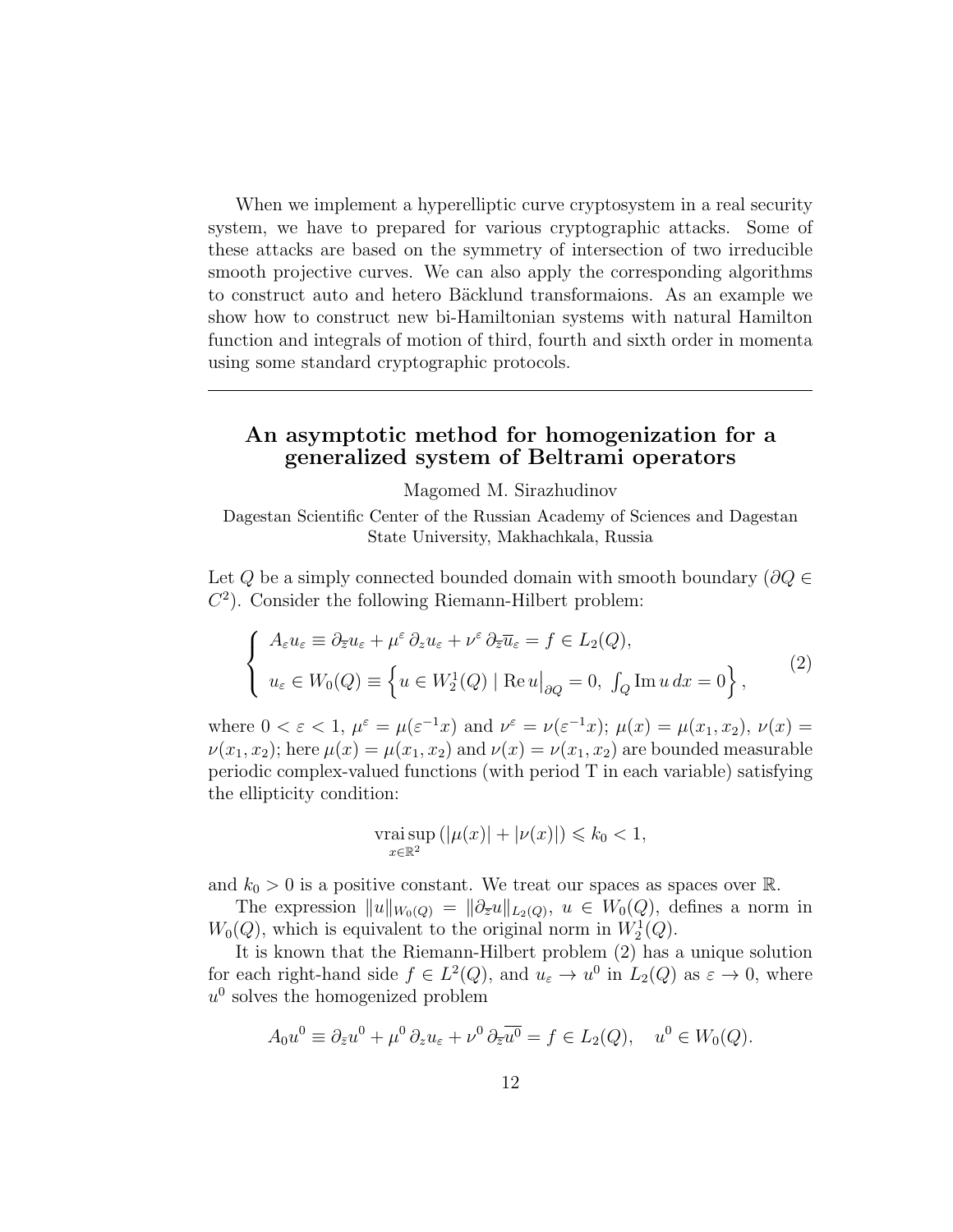The coefficients  $\mu^0$ ,  $\nu^0$  of the homogenized operator are the constants defined by  $\mu^0 = \langle \mu \mathcal{Q} + \overline{\nu} \mathcal{P} \rangle$ ,  $\nu^0 = \langle \overline{\mu} \mathcal{P} + \nu \mathcal{Q} \rangle$ , where  $\mathcal{P} = 2^{-1}(p_1 + ip_2)$ ,  $\mathcal{Q} =$  $2^{-1}(\overline{p_1} + i \overline{p_2})$  and  $p_1, p_2$  belong to the kernel of the operator  $A^*$  adjoint to the operator of the periodic boundary value problem:  $\partial_{\overline{z}}u + \mu \partial_z u + \nu \partial_{\overline{z}}\overline{u} =$  $f \in L_{2,per}$ ,  $u \in W_{2,per}^1$ ;  $\langle g \rangle$  is the mean value of the periodic function *g*.

The following result holds.

**Theorem.** *Assume that the right-hand side f of Riemann-Hilbert problem* (2) *belongs to*  $W_2^1(Q)$  *and let Q be a simply connected domain with*  $(C^2-$ )*smooth boundary. Then*

$$
||u_{\varepsilon} - u_1^{\varepsilon}||_{W_2^1(Q)} \leqslant c\sqrt{\varepsilon} ||f||_{W_2^1(Q)}, \qquad ||u_{\varepsilon} - u^0||_{L_2(Q)} \leqslant c\sqrt{\varepsilon} ||f||_{W_2^1(Q)}, \quad (3)
$$

*where c is a* positive constant independent of  $\varepsilon$  *and*  $f$ ;  $u_1^{\varepsilon}(x) = u^0(x) +$  $\varepsilon(N(y)\partial_z u^0(x) + M(y)\partial_{\bar{z}}\overline{u^0(x)})$ ,  $y = \varepsilon^{-1}x$ ;  $N(y) = N_1(y) - iN_2(y)$ ,  $M(y) =$  $N_1(y) + iN_2(y)$ *, and*  $N_1(y)$ *,*  $N_2(y)$  *are the periodic solutions of the problems*  $\partial_{\bar{z}}N_j + \mu \, \partial_zN_j + \nu \, \partial_{\bar{z}}\overline{N}_j = \chi_j, \, j=1,2, \text{ where } \chi_1 = \frac{1}{2}$  $\frac{1}{2}(\mu^0 + \nu^0 - \mu(x) - \nu(x)),$  $\chi_2 = \frac{i}{2}$  $\frac{i}{2}(\mu^0 - \nu^0 - \mu(x) + \nu(x)).$ 

The first inequality in (3) gives an estimate of the difference between the exact solution of (2) and the first approximation; the second gives an estimate of the rate of convergence of the exact solution to the solution of the homogenized problem.

Similar result holds for the generalized system of Beltrami operators. **Acknowledgements: This research was carried out with the support of the Russian Foundation for Basic Research (grant no. 16-01- 00508 a).**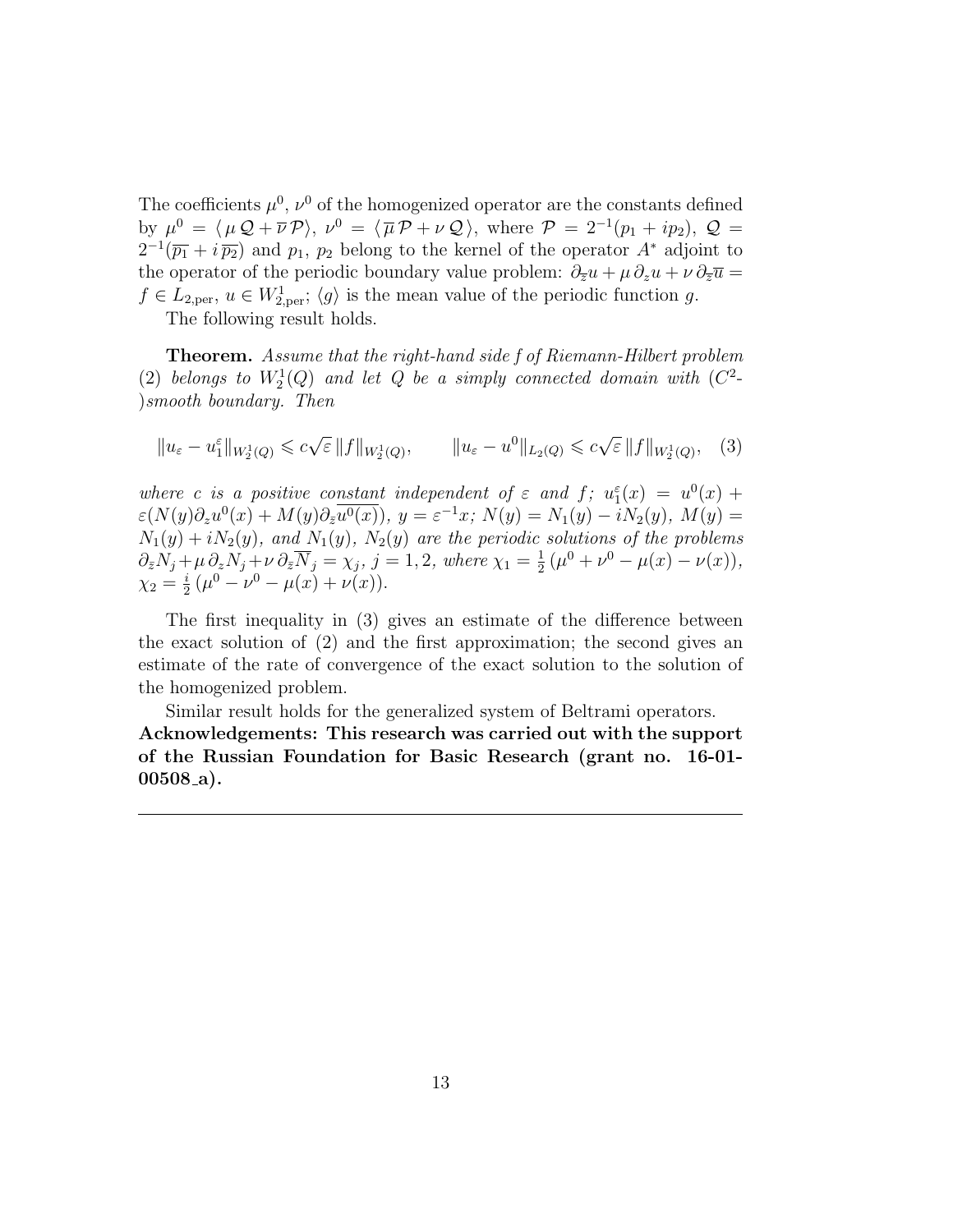#### **Naturally graded Lie algebras of slow growth**

Dmitry Millionshchikov

Department of Mechanics and Mathematics, Lomonosov Moscow State University, Moscow, Russia

The growth of a finitely generated infinite-dimensional Lie algebra g can be described by the Gelfand-Kirillov dimension

$$
GK \dim \mathfrak{g} = \limsup_{n \to \infty} \frac{\log \dim V^n}{\log n},
$$

where  $V^n$  is the subspace in  $\mathfrak g$  spanned by all elements of length at most *n* with arbitrary arrangements of brackets. Shalev and Zelmanov studied [2] Lie algebras of GK-dimension 1. In particulat they considered a special subclass of graded two-generated Lie algebras with the slowest possible growth  $(\dim V^n = n+1)$ , the so-called Lie algebras of maximal class.

A Lie algebra g is called naturally graded if it is isomorphic to  $gr_C g$ , its associated graded Lie algebra with respect to the filtration by ideals *C <sup>i</sup>*g of the descending central sequence.

We classify [1] naturally graded Lie algebras  $\mathfrak{g} = \bigoplus_{i \in \mathbb{N}} \mathfrak{g}_i$  with the following linear growth:

$$
\dim V^n \le \frac{3}{2}n + \frac{1}{2}.
$$

The relations with characteristic Lie rings [3] of the Klein-Gordon equation  $u_{xy} = f(u)$  will be discussed.

**Acknowledgements: this work is partially supported by RFBR grant 17-01-00671.**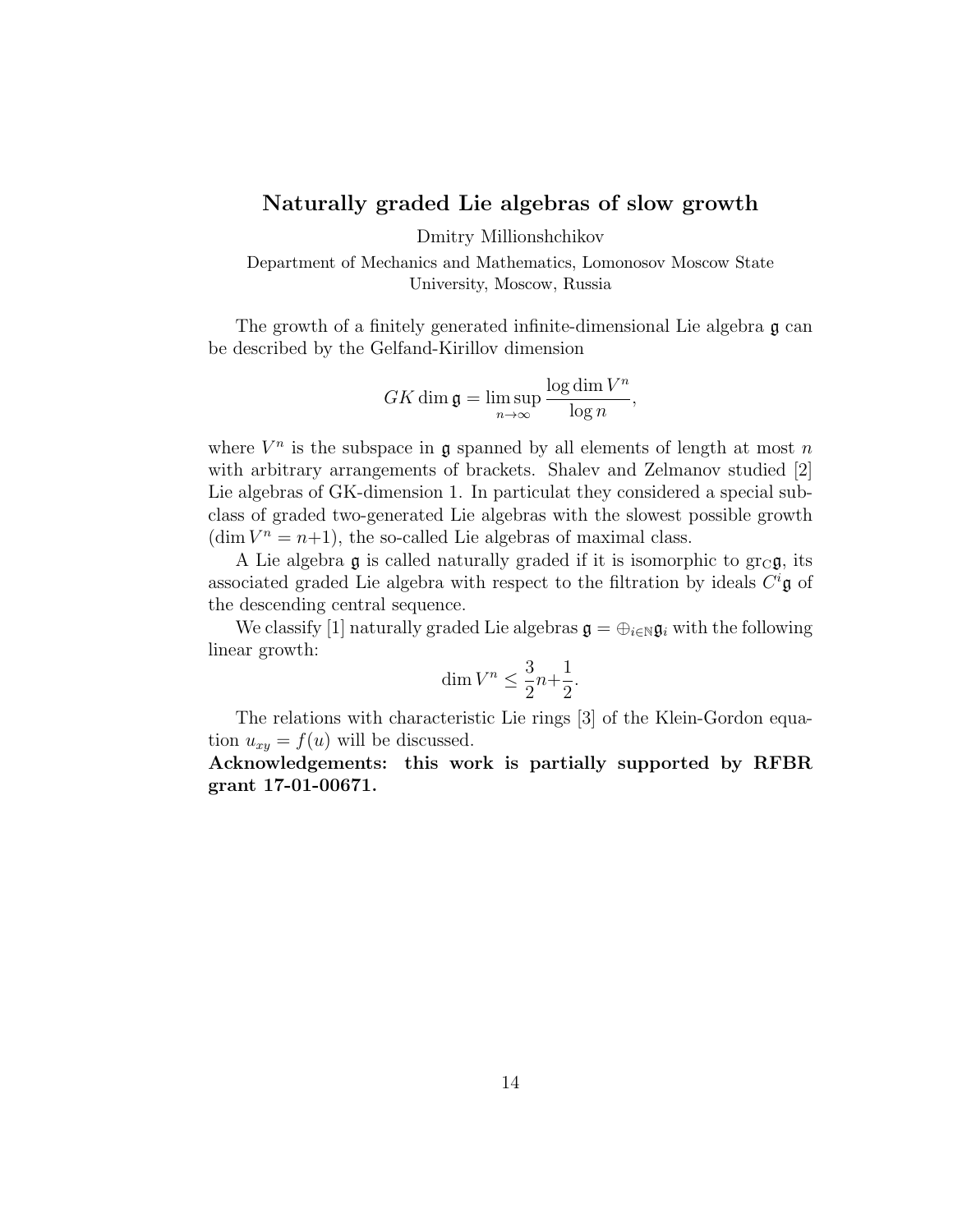- [1] Millionschikov D.V. Naturally graded Lie algebras (Carnot algebras) of slow growth // arXiv:1705.07494
- [2] Shalev A., Zelmanov E.I. Narrow algebras and groups // J. of Math. Sciences. 1999. V. 93, N 6. P. 951–963.
- [3] Zhiber A. V., Murtazina R. D., Habibullin I. T., Shabat A. B. Characteristic Lie rings and integrable models in mathematical physics// Ufa Math. J. 2012. V. 4, N 3. P. 17–85.

### **The combinatoric formulas for the characteristic classes of triangulated bundles**

Georgy Sharygin

Department of Mechanics and Mathematics, Lomonosov Moscow State University, Moscow, Russia

The notion of higher torsion invariants is an analog of the well-known Franz-Reidemeister torsion, introduced in 1930-ies, which allows distinguish homotopyequivalent, but non-homeomorphic manifolds. Later (in 1970-ies) it was shown by Cheeger and Müller that this invariant can be described analytically, namely that it coincides with the Ray-Singer analytic torsion.

Suppose now that we are given a smooth manifold fibre bundle  $E \to B$ (with manifold fibre *F*). In this case Igusa, Klein and others introduced the notion of higher Franz-Reidemeister torsion, which is now a series of real cohomology classes of *B*. Loosely speaking, it is the fibrewise Reidemeister torsion of *E*, taken in derived sense (there also exist analytic and homotopy theoretic variants of this torsion, developed by Bismut, Lott, Dwyer, Weiss,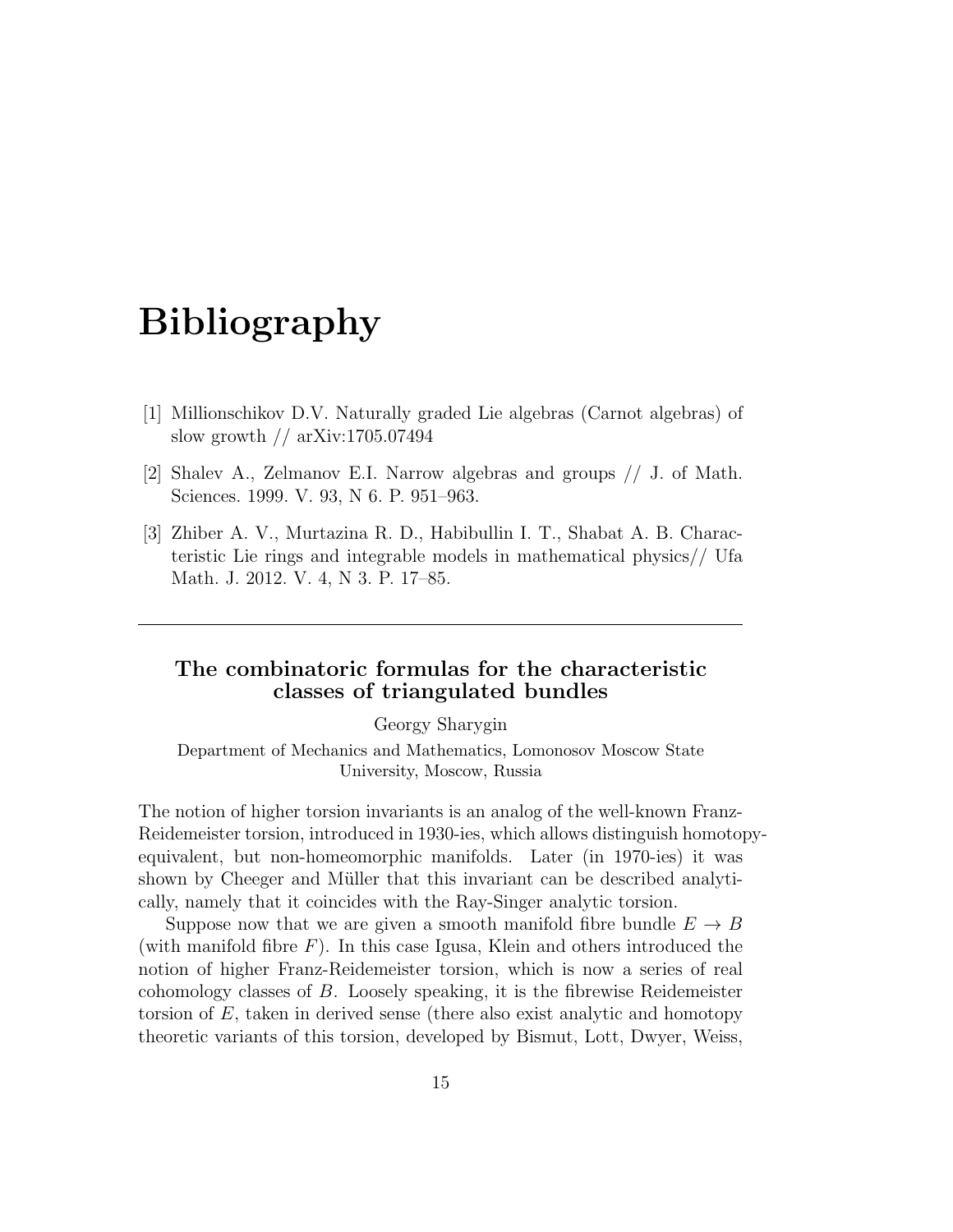Williams and others). One of the important properties of this torsion is that when applied to the spherical bundles of complex vector bundles it gives (up to a coefficient) Chern classes of the original bundle.

Motivated by this property, we are going to apply these constructions to the following problem: suppose we have a simplicial map between a pair of simplicial complexes  $p: K \to L$ , such that the geometric realization of it is a locally trivial spheric bundle of a complex or real oriented vector bundle. Then the question is to describe the characteristic classes of the original vector bundle from the combinatoric structure of the map *p*. It is this question, that I shall address in my talk, based on the joint work (in progress) with Nikolai Mnev (POMI).

If the dimension of the fibre of *p* is equal to 1, there is an explicit combinatoric way to compute the coefficients of the cocycles, representing the first Chern class of the bundle:

$$
c_1(\sigma) = \frac{1}{2N_{\sigma}} (\#(\text{positive triangles} - \#(\text{negative triangles}))),
$$

where for any 2-simplex  $\sigma \in L$ ,  $N_{\sigma}$  is the number of vertices in the bundle K over  $\sigma$ , and positive and negative triangles are the triangles spanned by the vertices in this restriction, which fall under the action of *p* onto the vertices of  $\sigma$ , so that their order correspond to the orientation of the fibre, or is opposite to it.

However, in case of higher dimensions, we still don't know a similarly efficient recipe, though we hope that one can advance with the help of torsion invariants. In my talk I shall briefly describe the basic constructions of the higher torsion (more accurately, of its analytic version due to Bismut and Lott). Then I will describe a combinatoric algorithm, which allows one transfer the main steps of that construction to the case we consider. We suppose, that the resulting cohomology classes are also proportional to Chern (or Pontrjagin) classes of the original bundle.

**Acknowledgements: This work is supported by the Russian Science Foundation under the grant 16-11-10069, Moscow, Russia.**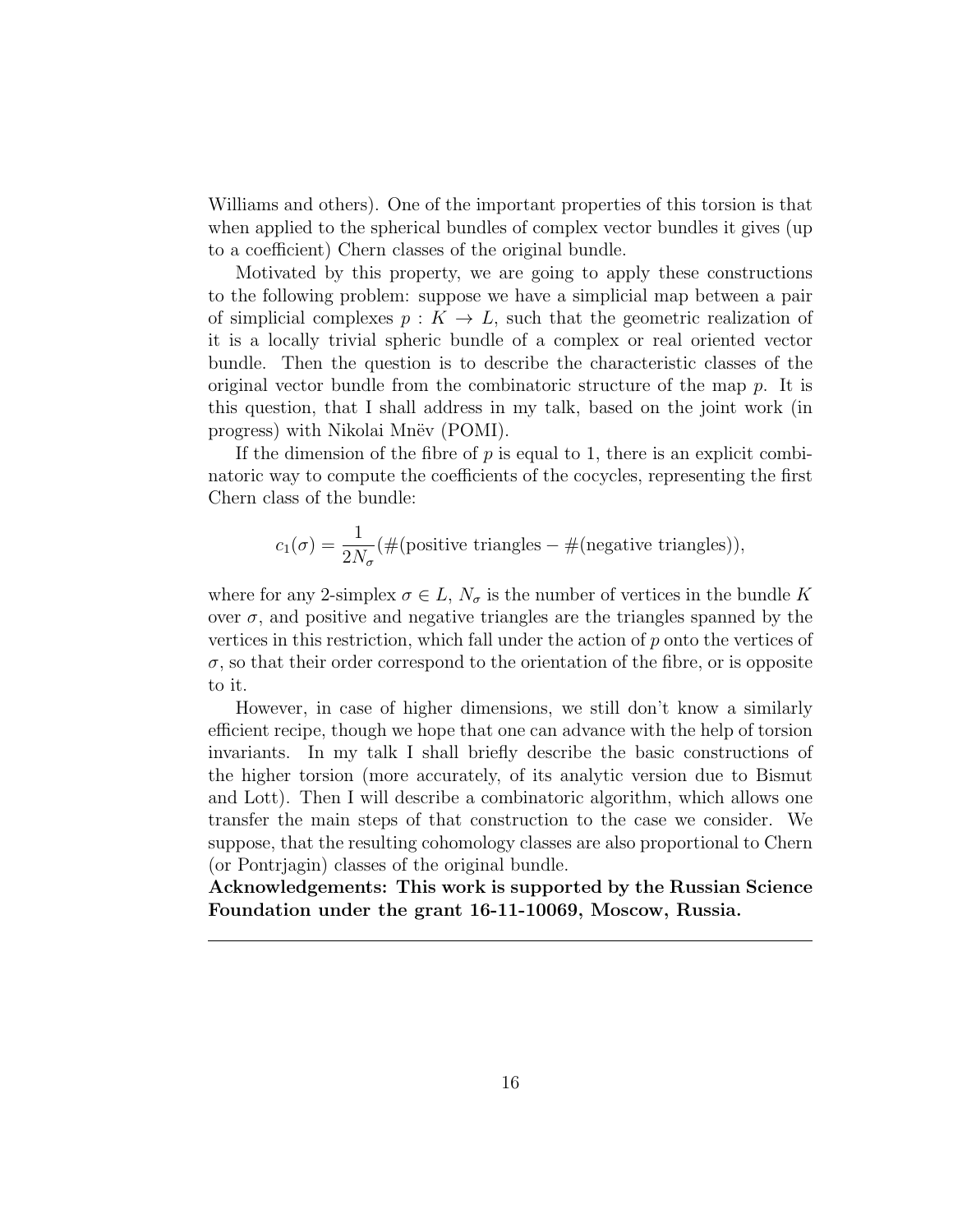### **POSITIVITY CRITERIONS OF CONVOLUTION INTEGRAL AND INTEGRO-DIFFERENTIAL OPERATORS AND THEIR APPLICATIONS.**

Sultan N. Askhabov

Faculty of Mathematics and Computer Technologies, Chechen State University, Grozny, Russia

Various classes of nonlinear integral equations of convolution type on a finite (in the periodic case) and an infinite interval of integration were studied in the monograph [1]. There an essential role was played by the positivity property (in the sense Bochner) of convolution-type operators, a property guaranteed by the nonnegativity condition for the discrete (in the periodic case where the interval of integration is the closed interval  $[-\pi, \pi]$  or the integral (in the case where the interval of integration is the whole real axis or semiaxis) Fourier cosine transform of its kernel. In this work we establish that the convolution integro-differential operator is positive if and only if the Fourier sine transform of the kernel is a nonnegative function on the halfline. By using this result, global theorem on the existence and uniqueness of solution for various classes of nonlinear integro-differential convolution-type equations in the real Lebesgue spaces  $L_p(\mathbb{R})$  and  $L_p(-\pi,\pi)$  are proved using the method of maximal monotone operators [2].

Hereafter we assume that given function  $F(x, u)$  generating nonlinearity in the considered equation is defined for  $x, u \in \mathbb{R}$  and satisfies Caratheodory conditions: it is measurable in *x* for each fixed *u* and is continuous in *u* for almost each *x*. We denote by  $L_p^+(\mathbb{R})$  the set of all non-negative functions in  $L_p(\mathbb{R})$ , while *F* stands for the superposition operator (Nemytskii operator) generated by function  $F(x, u)$ .

In particular, we have the following theorem.

**Theorem.** Let  $1 < p < \infty$ ,  $f(x) \in L_{p'}(\mathbb{R})$ ,  $p' = p/(p-1)$ , kernel  $h(x) \in L_1(\mathbb{R})$  *and* 

$$
\int_{-\infty}^{\infty} h(t) \cdot \sin(xt) dt \ge 0, \quad \forall x \in [0, \infty).
$$

*If for almost all*  $x \in \mathbb{R}$  *and all*  $u \in \mathbb{R}$  *the nonlinearity*  $F(x, u)$  *satisfies the conditions*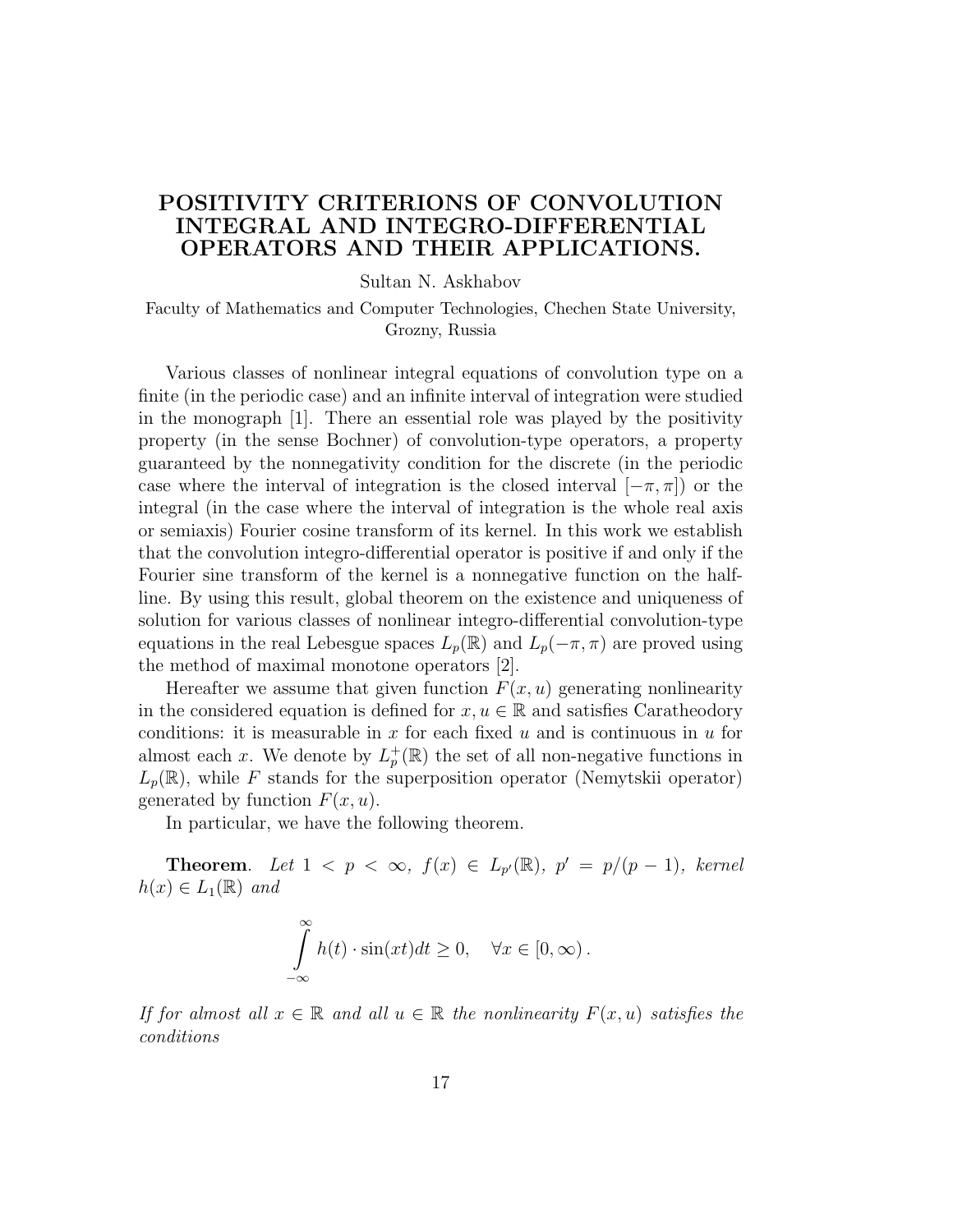*1*).  $|F(x, u)| \le a(x) + d_1 |u|^{p-1}$ , where  $a(x) \in L_{p'}^+$  $_{p'}^{\dagger}(\mathbb{R}), d_1 > 0;$ 2).  $F(x, u)$  *is a nondecreasing function of u*; 3).  $F(x, u) \cdot u \ge d_2 |u|^p - D(x)$ , where  $D(x) \in L_1^+(\mathbb{R})$ ,  $d_2 > 0$ ,

*then nonlinear integro-differential equation*

$$
F(x, u(x)) + \int_{-\infty}^{\infty} h(x - t)u'(t)dt = f(x)
$$

*has a solution*  $u(x) \in L_p(\mathbb{R})$  *with*  $u'(x) \in L_{p'}(\mathbb{R})$ *. This solution is unique if F*(*x, u*) *strictly increases in <i>u for almost each fixed*  $x \in \mathbb{R}$ *.*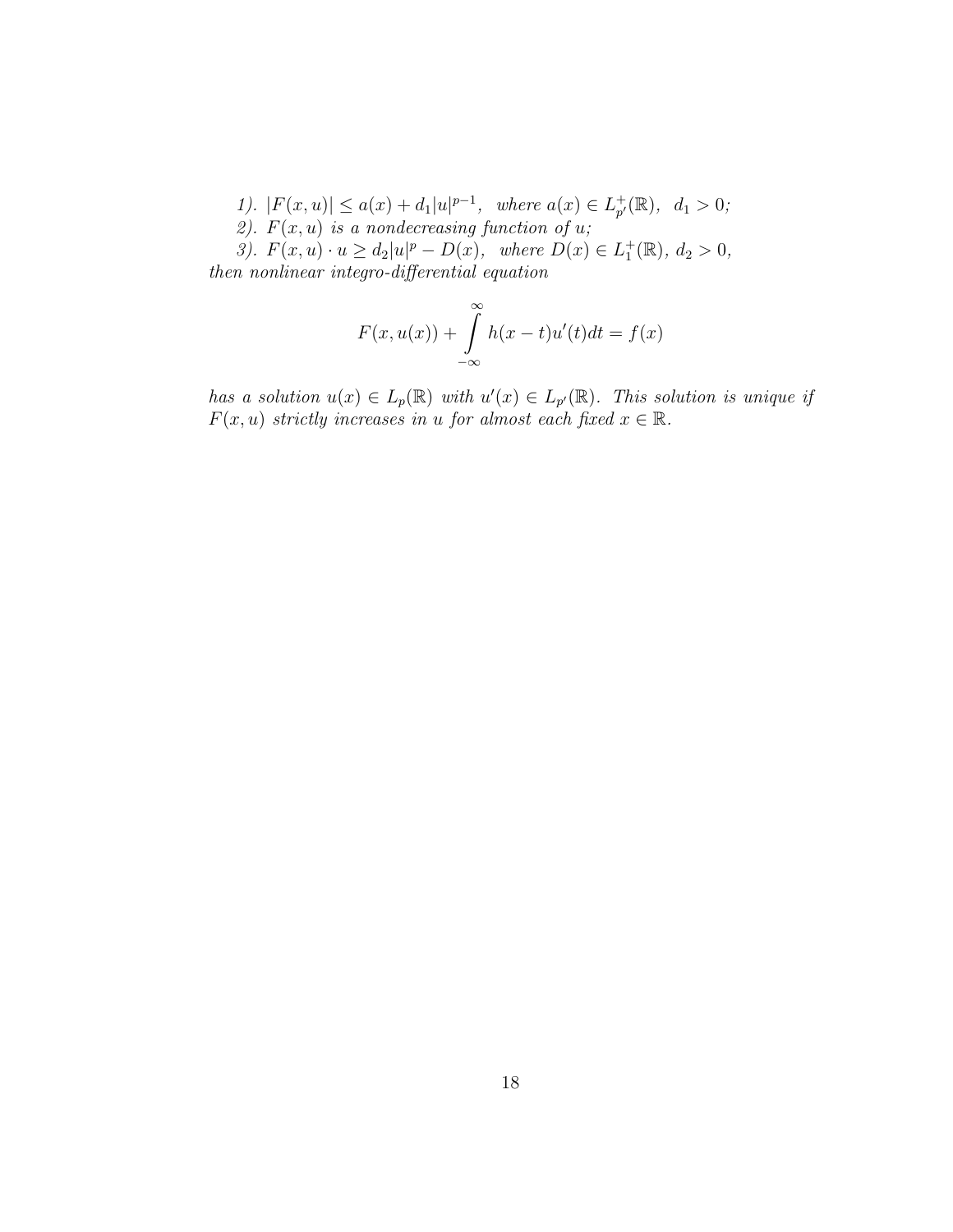- [1] S. N. Askhabov, *Nonlinear convolution-type equations*, Fizmatlit, Moscow, 2009 [in Russian].
- [2] H. Gajewski, K. Groger and K. Zacharias, *Nichtlineare operatorgleichungen und operatordifferentialgleichungen*, Akademie-Verlag, Berlin, 1974.

#### **Quazipolynomiality of Bousquet-Melou–Schaeffer numbers.**

Boris Bychkov

Higher School of Economics, Moscow, Russia

Simple Hurwitz number  $h_{m,\mu}$  defined by the following equation

$$
h_{m,\mu}^{\circ} = \frac{1}{|\mu|!} |\{(\tau_1,\ldots,\tau_m), \tau_i \in C_2(S_{|\mu|}) | \tau_m \circ \ldots \circ \tau_1 \in C_{\mu}(S_{|\mu|})\}|.
$$

Here  $\mu$  is the partition of the  $|\mu|$ ,  $S_{|\mu|}$  is the permutation group with  $|\mu|$ elements,  $C_2(S_{\vert \mu \vert})$  is the set of all transpositions in  $S_{\vert \mu \vert}$  and  $C_{\mu}(S_{\vert \mu \vert})$  is the set of all permutations with the cyclic type  $\mu$  in the  $S_{|\mu|}$ .

Using the infinite wedge formalism one can rewrite Hurwitz numbers in terms of the vacuum expectation value of certain operators on the semiinfinte wedge space  $\mathcal V$ . This approach allows one to prove quasi-polynomiality property of simple Hurwtiz numbers independently from the ELSV formula and moreover allows one to give a new proof of the ELSV formula [1].

Bousquet-Mélou–Schaeffer numbers  $b_{m,k;\kappa}$  are defined by the following identity:

$$
b_{m,k;\mu} = \frac{1}{|\mu|!} |\{(\tau_1, \ldots, \tau_m), \tau_i \in S_{|\mu|} | \sum_{i=1}^m k(\tau_i) = k, \tau_m \circ \ldots \circ \tau_1 \in C_{\mu}(S_{|\mu|})\}|,
$$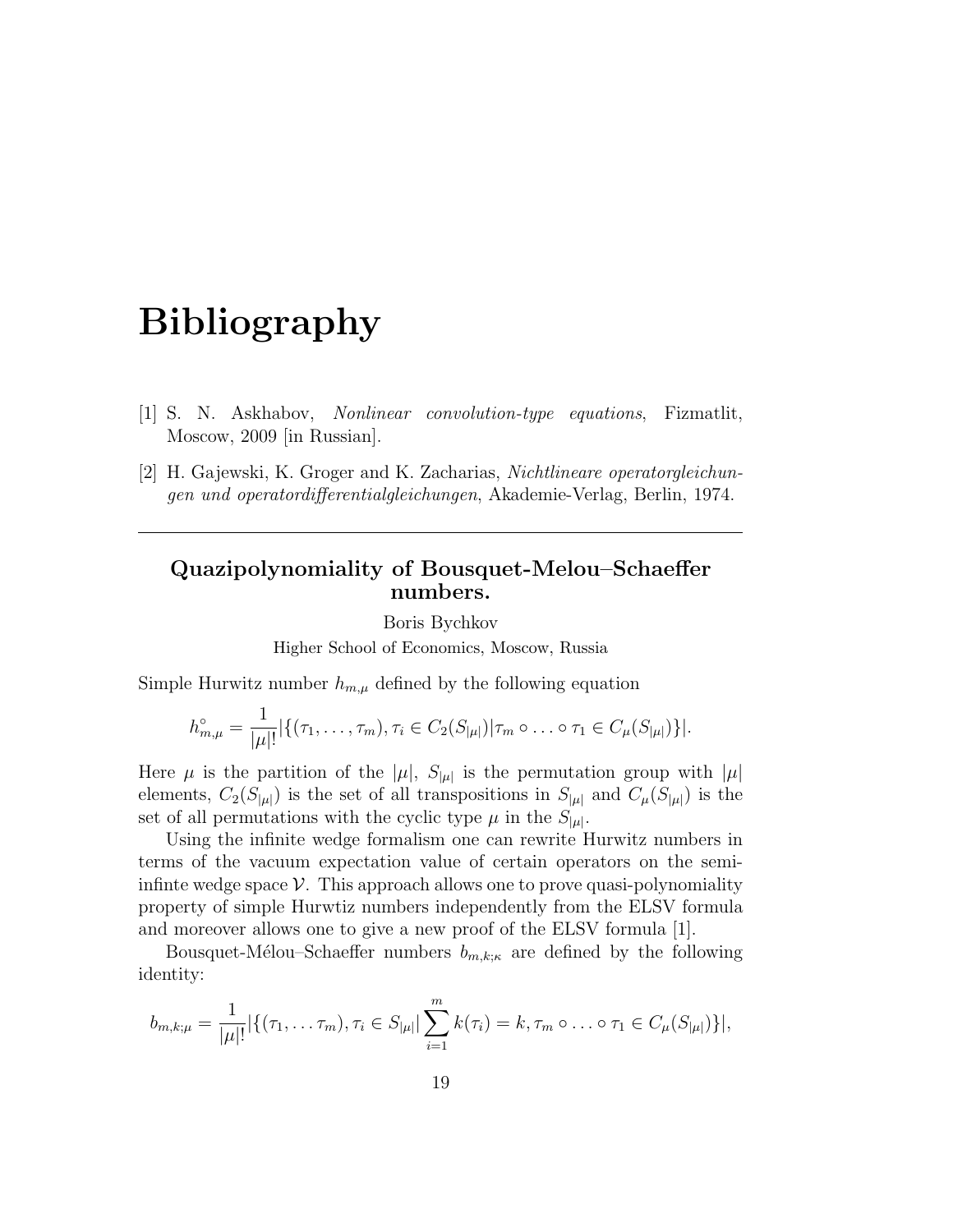where  $k(\tau_i) = |\tau_i| - l(\tau_i)$  is the degeneracy of the permutation  $\tau_i$ . In other words, Bousquet-Mélou–Schaeffer numbers enumerate decompositions of a permutation of a given cyclic type into the product of *m* arbitrary permutations.

The formalism based on Jucys-Murphy elements allows one to write down the generating function for Bousquet-Mélou–Schaeffer numbers and operators in the semi-infinite wedge space associated to Bousquet-Mélou–Schaeffer numbers. Therefore, we may predict quasi-polynomiality and existence of ELSV-type formulae for Bousquet-Mélou–Schaeffer numbers.

In the talk I will describe all objects, which are defined and not defined above and explain all steps of proving of quasi-polynomiality results. This is the work in progress with P. Dunin-Barkowski.

**Acknowledgements: This work is supported by the Russian Science Foundation under the grant 16-11-10316.**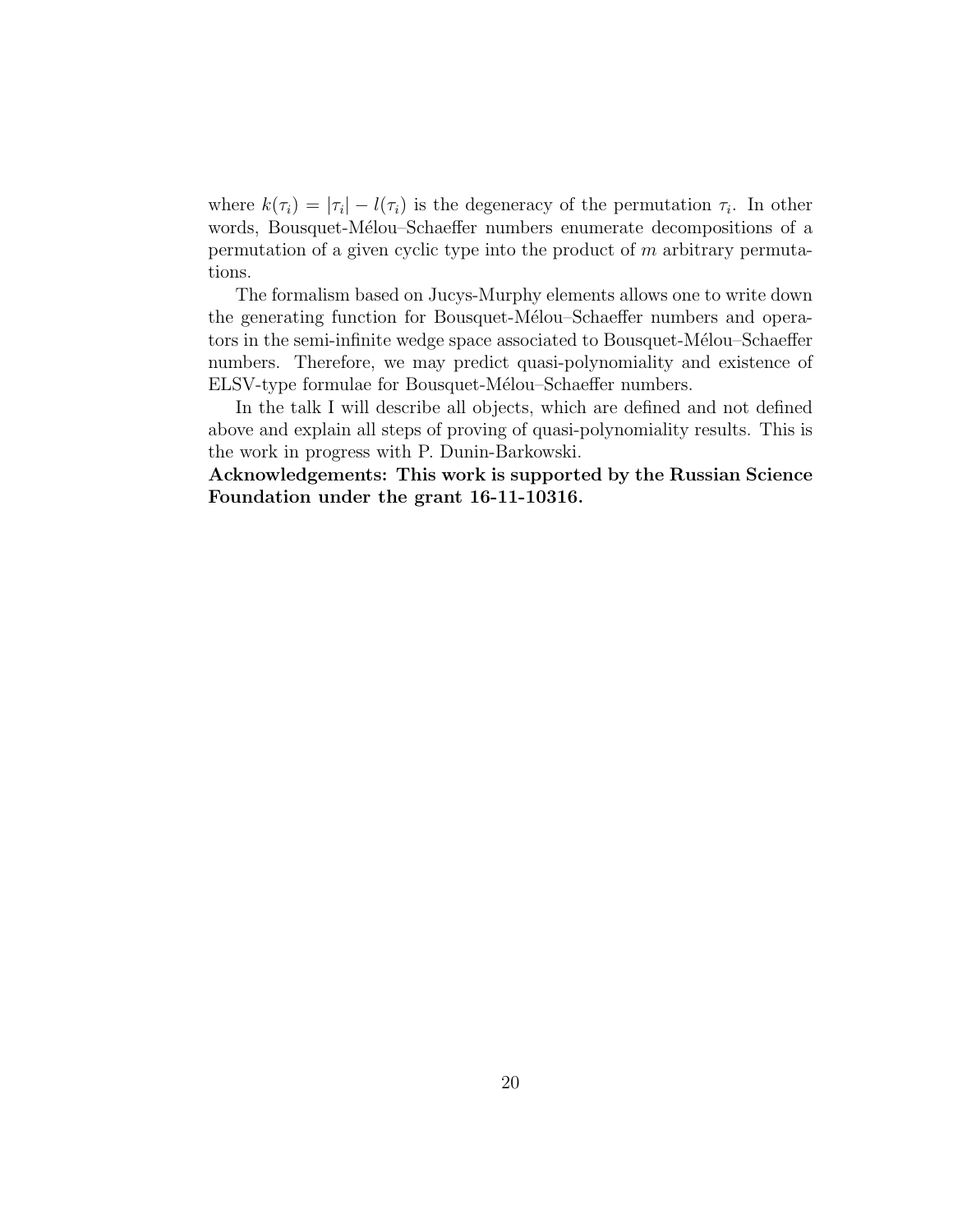[1] P. Dunin-Barkowski, M. Kazarian, N. Orantin, S. Shadrin, L. Spitz *Polynomiality of Hurwitz numbers, Bouchard-Marino conjecture, and a new proof of the ELSV formula*, Adv. in Math., V.279, P.67-103

#### **Lyapunov spectrum of Markov and Euclid trees**

Alexander P. Veselov

Loughborough University, UK and Lomonosov Moscow State University, Moscow, Russia

Markov triples are the integer solutions of the Markov equation

$$
x^2 + y^2 + z^2 = 3xyz.
$$

They surprisingly appeared in many areas of mathematics: initially in classical number theory, but more recently in hyperbolic and algebraic geometry, the theory of Teichmüller spaces, Frobenius manifolds and Painlevè equations.

We study the Lyapunov exponents  $\Lambda(x)$  for Markov dynamics as a function of path determined by  $x \in \mathbb{R}P^1$  on a binary planar tree, describing the growth of Markov triples and their "tropical" version - Euclid triples. We show that the corresponding Lyapunov spectrum is  $[0, \ln \varphi]$ , where  $\varphi$  is the golden ratio, and prove that on the set *X* of the most irrational numbers the corresponding function is convex and strictly monotonic. The key step is using the relation of Markov numbers with hyperbolic structures on punctured torus, going back to D. Gorshkov and H. Cohn, and, more precisely, the recent result by V. Fock in the theory of Teichmüller spaces  $[1]$ .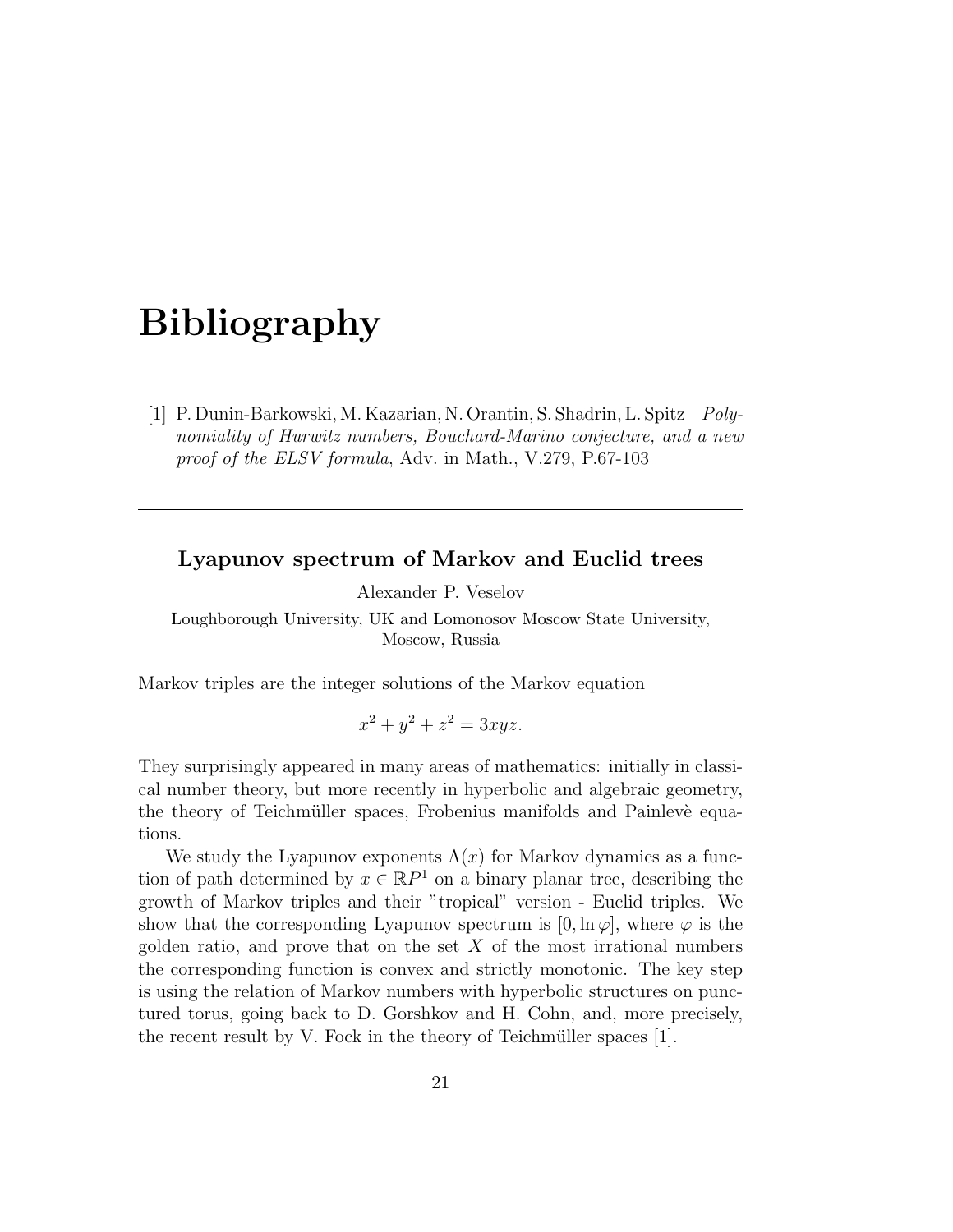Similar results are proved for the Diophantine equation

$$
x^2 + y^2 + z^2 = 3xyz + D,
$$

studied by Mordell and related to one-hole hyperbolic tori. **Acknowledgements: The talk is based on a joint work with K. Spalding[2].**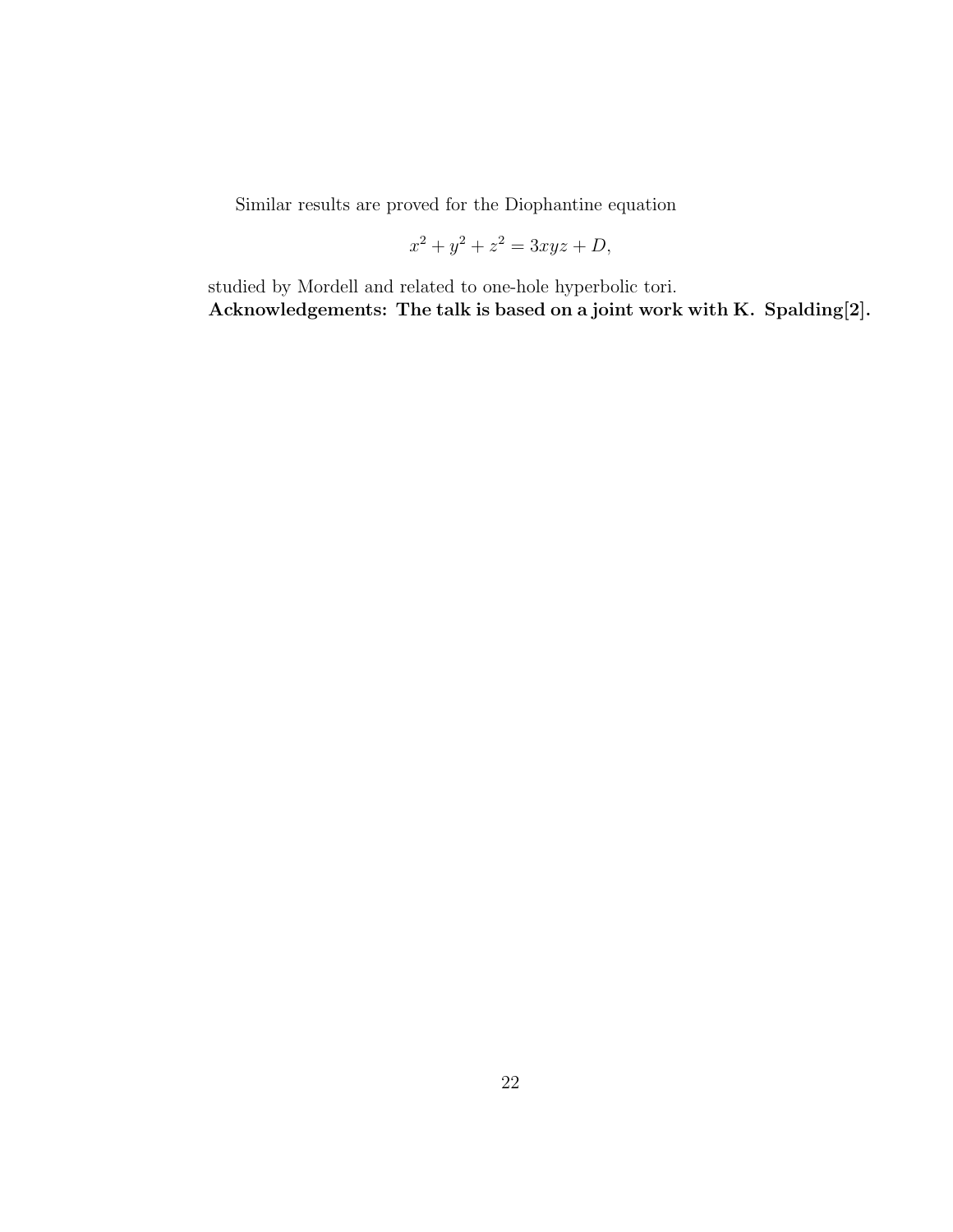- [1] V.V. Fock *Dual Teichm¨uller spaces*. arxiv:dg-ga/9702018v3, 1997.
- [2] K. Spalding and A.P. Veselov *Lyapunov spectrum of Markov and Euclid trees.* arXiv:1603.08360.